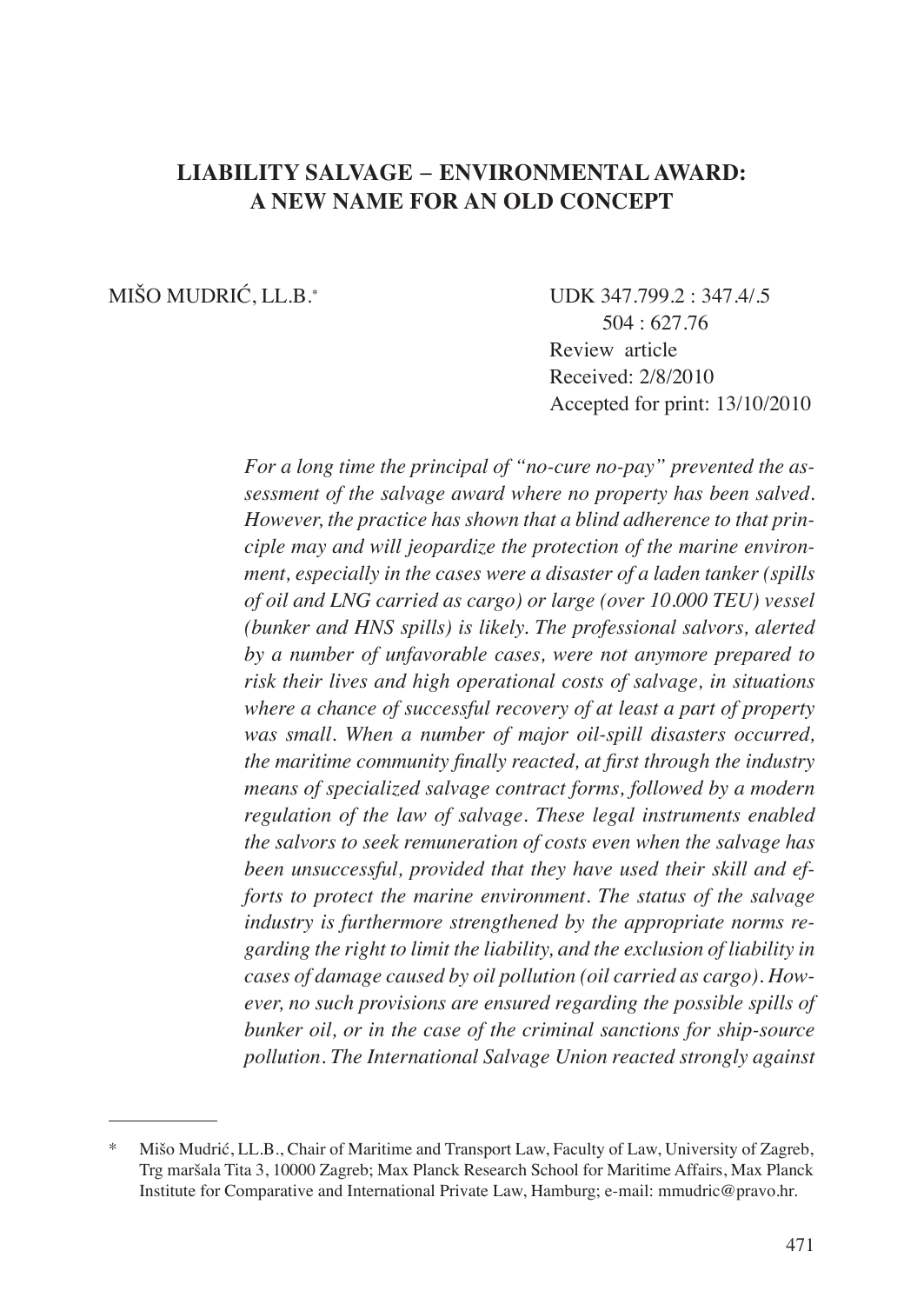*such regulations, threatening to stop the salvage operations until appropriate guarantees have been secured. In the meantime, a CMI questionnaire has been distributed to the Member States to the 1989 Salvage Convention, asking for opinions on, among other things, the possibility of creating a parallel, Environmental Award. So far, the initial Governmental response has been largely unsupportive of the notion.*

*Key words: environmental award, International Salvage Union, salvage, insurance, special compensation.*

## **A. INTRODUCTION**

The Paper will try to examine the continuous demands from the professional salvage industry in regard to a more rewarding scheme of salvage awards. The focus of this campaign is the proposed establishment of a separate *Environmental Salvage Award*, intended to award salvors who aid in prevention of, or efforts to minimize the marine environmental pollution. Having in mind the ever-growing size and technological complexity of modern shipping fleets, continuous decline of maritime accidents, and significant liability issues arising from environmental pollution, the salvage industry demands international recognition and support regarding this additional element of compensation and incentive.

During the last few decades the number of salvage cases has declined drastically. International Salvage Union (ISU) data shows that the number of invoked Lloyd's Open Form (*see below*) cases was reduced from 279 cases in 1981, to 72 cases in the last quarter of  $2008<sup>1</sup>$ . At the same time, the salvage industry increased its revenue by 58% in the period from 1992 to 2005<sup>2</sup>. The number and size of oil spills has also achieved a significant decline, making them thirteen times smaller than the ones in 1970s<sup>3</sup>. Thus, the number of oil spills larger then 7 tonnes has dropped below 10 per year, with a record amount of seaborne oil trade, reaching the levels of almost

 <sup>1</sup> Data available at the International Salvage Union website: www.marine-salvage.org, last visited on the 1<sup>st</sup> of August, 2010.

 <sup>2</sup> T. Cooper/ B. Browne, "*Environmental Salvage: The Hull Underwriters' View*", ISU Salvage Conference, London, 2008.

 <sup>3</sup> ITOPF Statistics, available at: http://www.itopf.com/information-services/data-and-statistics/statistics/, last visited on the 1<sup>st</sup> of August, 2010.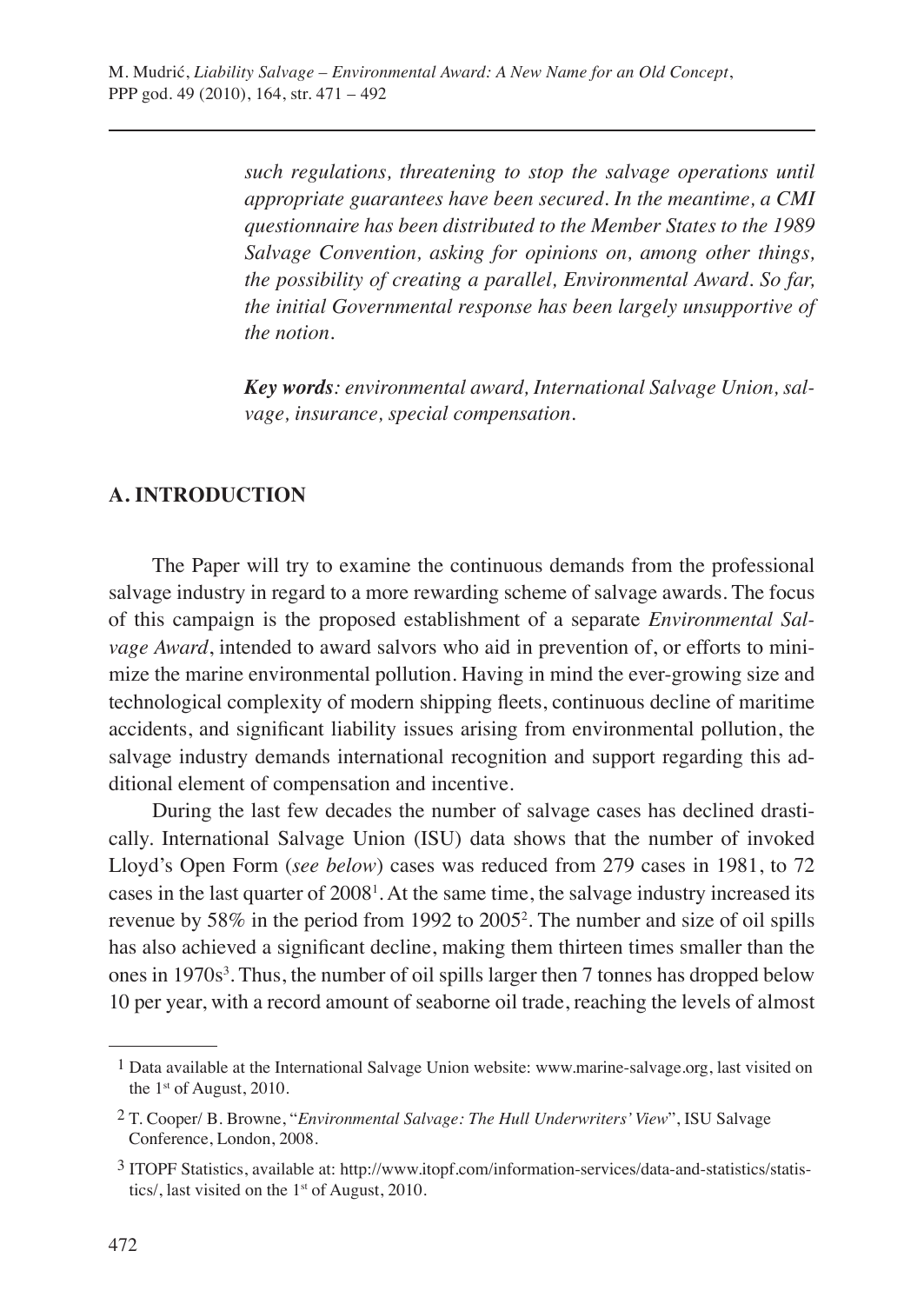13000 billion tonne-miles in 2008<sup>4</sup>.

The salvage market is highly competitive, with around 5 to 6 global salvage operators dominating the scene<sup>5</sup>. The ISU represents the global salvage industry, whose members conduct over 90% of all salvage activity. Professional salvors offer their services through the standard salvage contract forms, out of which, the Lloyd's Open Form (LOF) stands out as a most frequently used form. This comes as no surprise, having in mind its 100 years of existence, London based specialized salvage arbitration, and English (maritime) law as the valid law. The lack of skill and specific knowledge of salvage reality, often observed when salvage cases are presented before the judges and arbitrators unaware of maritime and salvage law and peculiarities, may result in surprising and damaging results. Thus, it is in the interest of all concerned parties to present their case in the form and forum capable of swift and knowledgeable response<sup>6</sup>.

One of the main arguments of the salvage industry is the supposed low income of the salvage enterprise, thus making it very hard to invest into new equipment and training of the personnel (despite the figures presented earlier). However, this data can only be obtained through the salvors themselves, having in mind the non-disclosure nature of the arbitral awards. Should the salvors however decide to make their records publicly available, especially having in mind the arbitral proceedings and awards' sums<sup>7</sup>, it would be easier for the public to understand their troublesome position, and offer more support in finding a proper solution.

 <sup>4</sup> Seaborne oil trade and number of tanker spills over 7 tonnes, 1970-2008; Fernresearch, 2007, data available at: http://www.itopf.com/information-services/data-and-statistics/statistics/, last visited on the  $1<sup>st</sup>$  of August, 2010.

 <sup>5</sup> The examples of market mergers in 2008: "*Meanwhile, the process of consolidation now under way in the salvage industry is likely to continue in 2008. Over the past 12 months alone – following on from Crowley's purchase of Titan – SVITZER has acquired Adsteam, Boluda has acquired the port towage services of the Les Abeilles organization, Semco is now a wholly – owned subsidiary of Pacific Carriers Ltd and the Government of Malta has sold its majority stake in Tug Malta to Rimorchiatori Riuniti of Italy*", "*Focus on Environmental Awards as LOF reaches centenary*", Maritime Risk, December 2007.

 <sup>6</sup> In 1978 the ISU began to publish annual salvage statistics. In the 1978-2005 period, ISU members performed 5,135 salvage operations – 2,701 of which were carried out under LOF contracts, data available at: www.marine-salvage.org, last visited on the 1<sup>st</sup> of August, 2010.

 <sup>7</sup> Lecture of the Appellate Arbitrator, John Reeder, ISU Salvage Conference, London, 2008.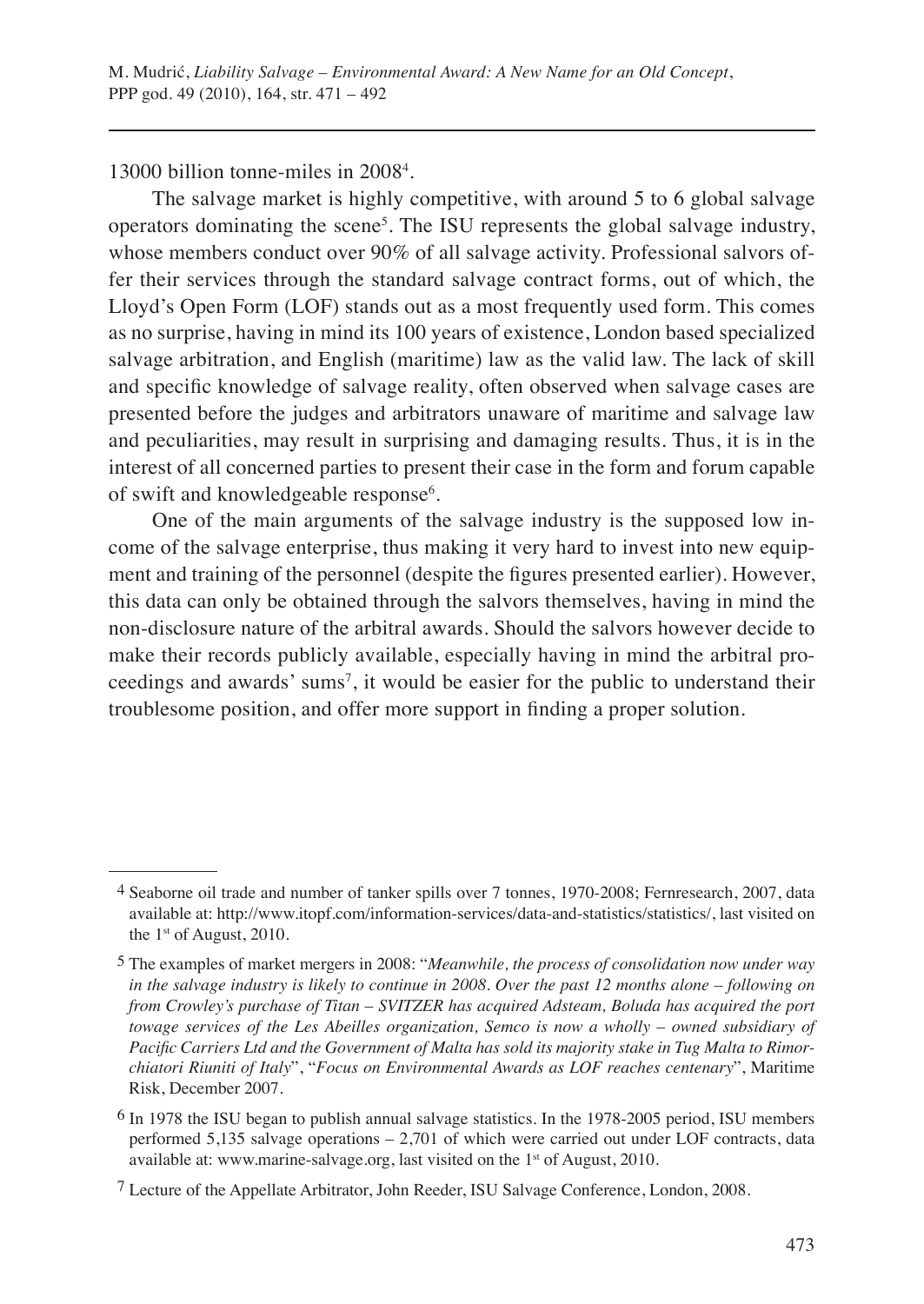## **B. PRIVATE LAW AND PUBLIC LAW REGULATION OF SALVAGE**

Before tackling the issue of the Environmental Award, it is necessary to briefly address the crucial elements of modern salvage regulation, together with historical analysis of key legal instruments that led to a globally recognized system of salvage legislation.

## **I. LOF and the Salvage Convention**

As the traditional concept of "*no-cure no-pay*"8 prevented the salvors from making an attempt to salve the ships where the chance of successful salvage of at least a part of the property was questionable, there existed a great lack in the internationally based system of salvage. Two cases are usually brought forward to illustrate this. In 1979, following a collision, the heavily stricken tanker *Atlantic Empress*, caught on fire and leaking oil, was towed 300 miles from the coast before disappearing in the havoc of fire and explosion. As no property was saved, the salvor was left empty handed regarding his right to a salvage award. At the same time, the other tanker, *Aegean Captain*, suffered minimal cargo loss, and was successfully towed to safety (thus, the salvor did manage to get some compensation based on the salved property of the other tanker). Regardless the fact that the *Atlantic Empress* salvor produced a vast range of beneficiary effects (no [significant] pollution to the coastline, and, in regard to the lack of pollution, the absence of liability of the shipowner, insurers and underwriters), the "*no-cure no-pay*" principle caused an unfair result, that has risen eyebrows of the salvage industry and other concerned parties, and made similar attempts to salve questionable. The second case is the *Torrey Canyon* incident, where the salvors, at the price of one salvage crewmember dead and considerable time and effort spent on salvage operation, were left without a proper remuneration, since the public demand led to a naval air-force bombardment and destruction of the tanker, which resulted in no property left standing. Thus, the obvious problem of the "*maritime leper*" came to the spotlight of international attention, since the salvage industry was no longer prepared to face great expense and risks, when the chances of success-

 <sup>8</sup> *The 1910 Convention for the Unification of Certain rules of Law respecting Assistance and Salvage at Sea*, 23 September, Brussels; was an attempt to codify the existing customary maritime law; Principle "*no-cure no pay*" is derived from the Article 2: "*Every act of assistance or salvage which has had a useful result gives a right to equitable remuneration. No remuneration is due if the services rendered have no beneficial result. In no case shall the sum to be paid exceed the value of the property salved*".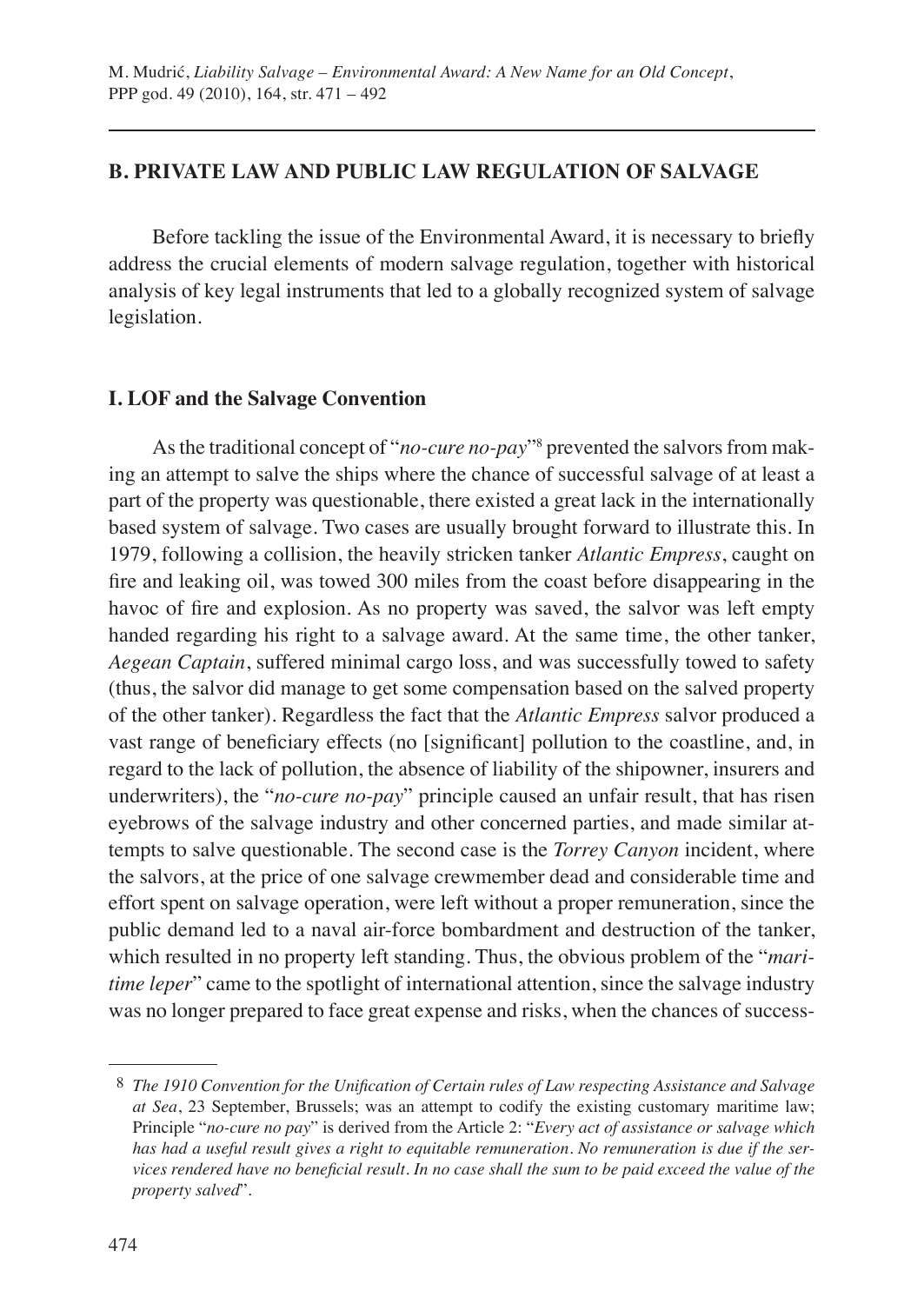ful salvage of even a portion of the property in danger were small. Who would then go out and try to save the tankers that face total demise?

This problem needed to be addressed fast. The first reaction came from the business community itself, in the form of the LOF 1980's "*safety-net*". The "*safetynet*" referred to the partially laden or laden tankers, and enabled a remuneration in the case of the unsuccessful salvage, consisting of "*reasonably incurred expenses plus an increment up to a maximum of 15% of expenses*"9 . These payments were to be settled by the shipowners, or more precisely, their liability insures, the P&I clubs. Having in mind the *Tojo Maru* case, and the inability of the salvor in that case to limit his liability, the LOF enabled the salvors to limit their liability in accordance with the 1976 Limitation of Liability Convention (*see below*).

However, as Redgwell<sup>10</sup> observes, the LOF 1980 only presented a partial solution in regard to oil pollutants, with a limited significance placed on the environmental value of the salvage service. And, perhaps more importantly, the LOF 1980 was a voluntary scheme outside of the scope of the 1910 Brussels Convention, thus making its implementation in the practice open for negotiations.

The drafters of the new 1989 International Convention on Salvage<sup>11</sup> (Salvage) Convention) continued where the LOF 1980 ended<sup>12</sup>. The international community recognized the existing threat to the marine environment by providing a special incentive for the salvors to preform to the best of their capability to prevent or minimize marine environmental pollution. The drafters proposed to widen the scope of the "*safety-net*" into a "*special compensation*" paid for all salvage efforts that prevent or minimize the damage to the environment, where the "*damage to the environment*" definition is not limited to oil or any other type of cargo, not any specific type of vessel that is preforming the carriage. The draft and the Convention did not accept the notion of "*environmental salvage*" *per se*, and all the additionally recognized benefits were seen as a part of a standard salvage operation. Thus, the traditional

 <sup>9 &</sup>quot;*LOF 1980, Lloyd's Nautical Yearbook 1980*", Lloyd's of London Press, London, 1989.

<sup>10</sup> Redgwell, C., *"The greeining of salvage Law",* Marine Policy, March 1990, at 147.

<sup>11</sup> *International Convention on Salvage, 1989* done at London on 28 April 1989.

<sup>12</sup> For an extensive comparison and analysis of the private law and public law regulations, see the following articles: Gaskell, N.J.J., *"The International Convention on Salvage 1989",* 4 Int'l J. Estuarine & Coastal L. 268 1989; Gaskell, N.J.J., "*The 1989 Salvage Convention and the Lloyd's Open Form (LOF) Salvage Agreement 1990"*, 16 Tul. Mar. L.J. 1 *1991-1992*; Kerr, M., "*The International Convention on Salvage 1989 – How it Came to Be*", 39 Int'l & Comp. L.Ql. 530 1990; Miller, A.R., *"Lloyd's Standard Form of Salvage Agreement – "LOF 1980": A Commentary",* 12 J. Mar. L. & Com. 243 1980-1981*;* Coulthard, P*., "A New Cure for Salvors? – A Comparative Analysis of the LOF 1980 and the C.M.I. Draft Salvage Convention",* 14 J. Mar. L. & Com. 45 1983; and, Allen, M., "*The International Convention on Salvage and LOF 1990"*, 22 J. Mar. L. & Con. 119, 1991.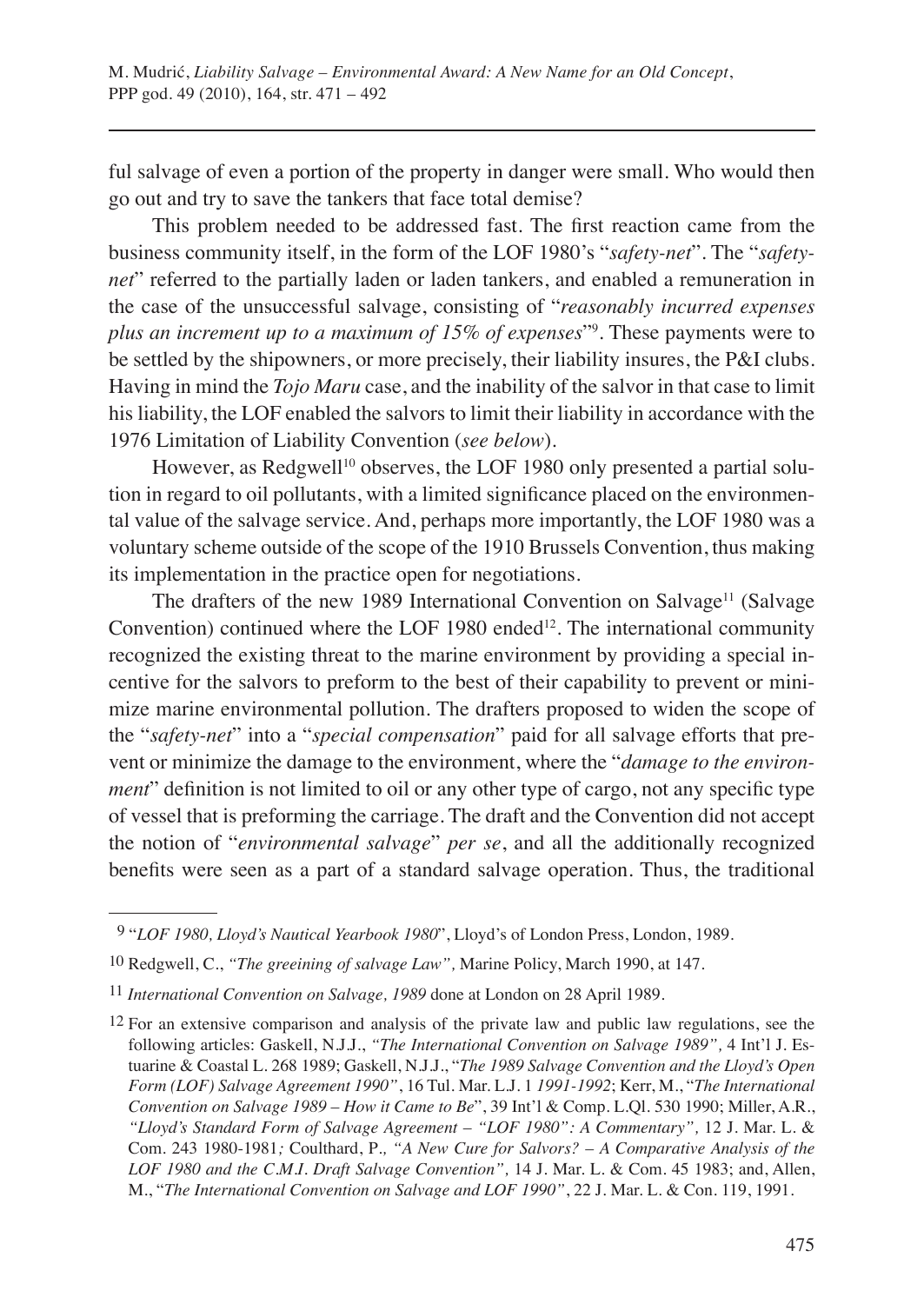concept and crucial elements of the salvage operation have not been alerted. The Article 13 of the Salvage Convention determines the main criteria for assessing the salvage award: the value of the salved property, the nature and level of peril, the skill of the salvor, and, amongst other things, the skill and the effort of the salvor in preventing or reducing the damage to the environment. However, the strict adherence to the "*no-cure no-pay*" principle had to give way to the exceptional circumstances of the environmental protection requirement. Whereas the Article 13 of the Salvage Convention is based on the "*no-cure no-pay*" principle, allowing the salvage award to be rewarded only where at least some property has been saved, the Article 14 of the Salvage Convention enables remuneration up to 30%, or in exceptional cases, up to 100% of the salvage costs, where the salvor exhibits efforts to prevent or reduce damage to the environment, even if in doing so he fails to save any property related to the ship and/or cargo in peril. The special compensation comes into play only in the case when the amount of compensation available under the Article 14 of the Salvage Convention exceeds the amount calculated under the Article 13 of the Salvage Convention.

The problem regarding the Special Compensation Award has arisen in the *Nagasaki Spirit* case<sup>13</sup>. The Article 14/1 of the Salvage Convention states the following:

"*If the salvor has carried out salvage operations in respect of a vessel which by itself or its cargo threatened damage to the environment and has failed to earn a reward under article 13 at least equivalent to the special compensation in accordance with this article, he shall be entitled to special compensation from the owner of that vessel equivalent to his expenses as herein defined*".

This Article made a huge difference in regard to afore described scenario, where a potential salvor is reluctant to invest time and money into a dubious "*no-cure nopay*" salvage operation. With the "*special compensation scheme*" in place, the salvor is to be ensured that, providing that the ship in an emergency situation constitutes an environmental hazard, his efforts to prevent or minimize such pollution will be duly rewarded, in terms of compensation in the name of the salvor's expenses involved. According to the Article 14/3 of the Salvage Convention, the expenses are defined as follows:

"*Salvor's expenses for the purpose of paragraphs 1 and 2 means the outof-pocket expenses reasonably incurred by the salvor in the salvage operation* 

<sup>13</sup> *Semco Salvage & Marine PTE. Ltd. v. Lancer Navigation Co.,* [1997] 1 Lloyd's Rep. 323, 327 (H.L. 1997) (*The Nagasaki Spirit*).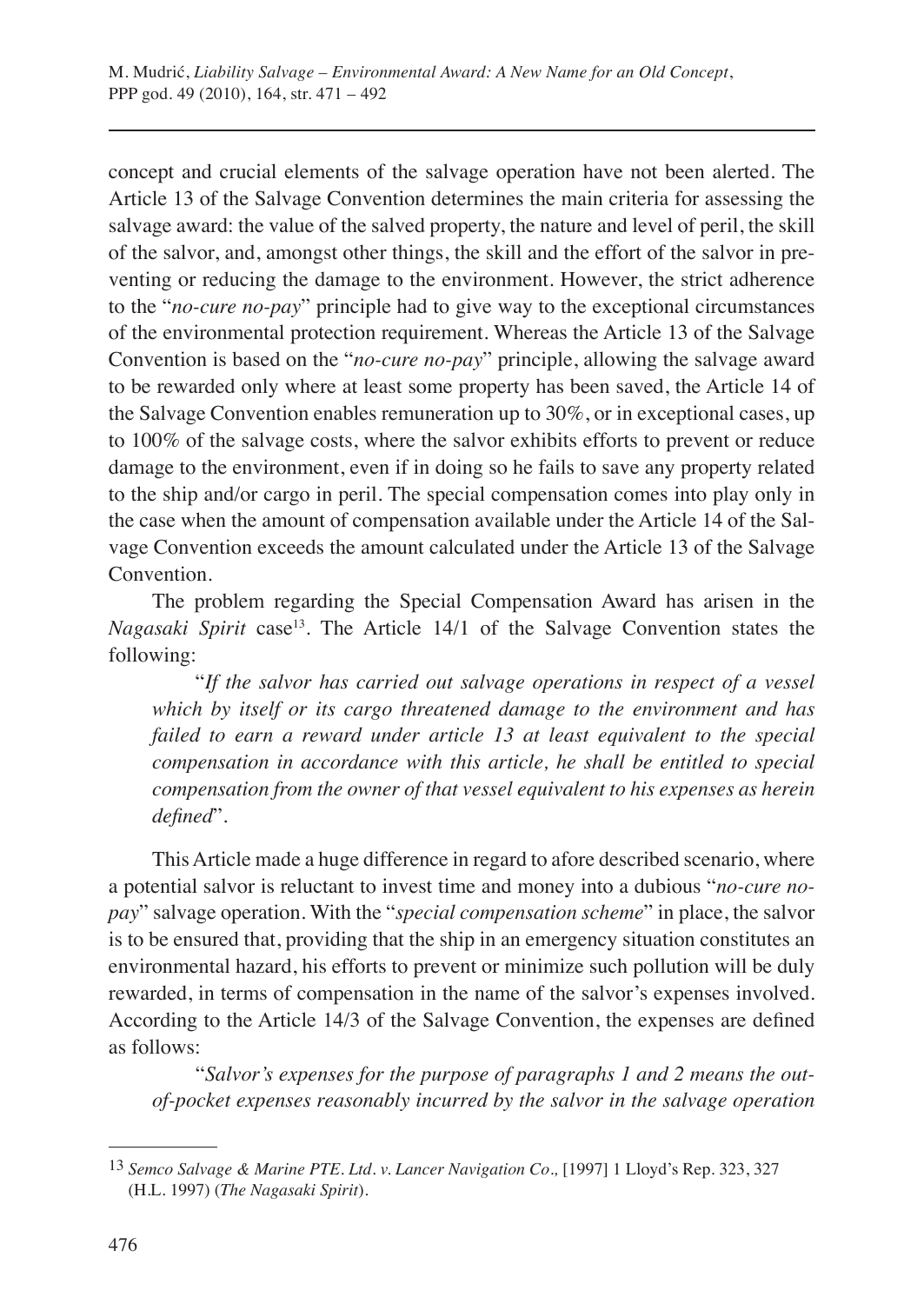*and a fair rate for equipment and personnel actually and reasonably used in the salvage operation, taking into consideration the criteria set out in article 13, paragraph 1(h), (i) and (j)*".

In the above named case, the salvors argued that the term "*fair rate*" encompasses not merely the expenses as mentioned in the Article 14/3 of the Salvage Convention, but also, within the sphere of common logic of the incentive-friendly environment for salvage attempts, a *profit* element. The shipowner simply responded by referring to the "*safety-net*" purpose of the special compensation scheme, arguing that the Law of Salvage is still predominately based on a no-cure-no-pay principle.

The House of Lords concluded the following:

"*… if a profit element were included in the calculation for compensable expenses under article 14, it would in essence create a separate environmental salvage award. This award would "finance the owners of vessels and gear to keep them in readiness simply for the purpose of preventing damage to the environment*"14.

The Lords held that paragraphs 1 through 3 of article 14 of the Salvage Convention link the special compensation to salvage operations. Salvage operations are defined as operations to assist a vessel in distress. Thus, the Court held that while the purpose of article 14 of the Salvage Convention is to encourage professional salvors to keep vessels readily available, "*this is still for the purpose of a salvage, for which the primary incentive remains a traditional salvage award*"15. It is necessary to observe that, according to the House of Lords, the Environmental Award does not fit into the traditional concept of the Salvage Award, even having the Special Compensation in mind. However, as Gilligan points out, having in mind the recent South African legislation's reaction to the Nagasaki Spirit judgement, putting in place the market rate as a relevant factor<sup>16</sup>, "... while the House of Lords decision *is final for purposes of English law, the issue may still be undetermined within the international community*"17.

16 "*Notwithstanding the provisions of article 14(3) of the Convention, for the purposes of this Act, the expression "fair rate" means a rate of remuneration which is fair having regard to the scope of the work and to the prevailing market rate, if any, for work of a similar nature*", Wreck & Salvage Act of 1996 (BSRSA 1997), §2(8) ).

<sup>14</sup> *Ibid.*

<sup>15</sup> Ibid.; For a thorough analysis of the case, see: Gilligan, A., *"Nagasaki Spirit: A recent Decision Affecting Marine Salvage and Environmental Concerns",* 22 Tul. Mar. L.J., 619*,* 1997-1998, at 622.

<sup>17</sup> Gilligan, *supra note* 15.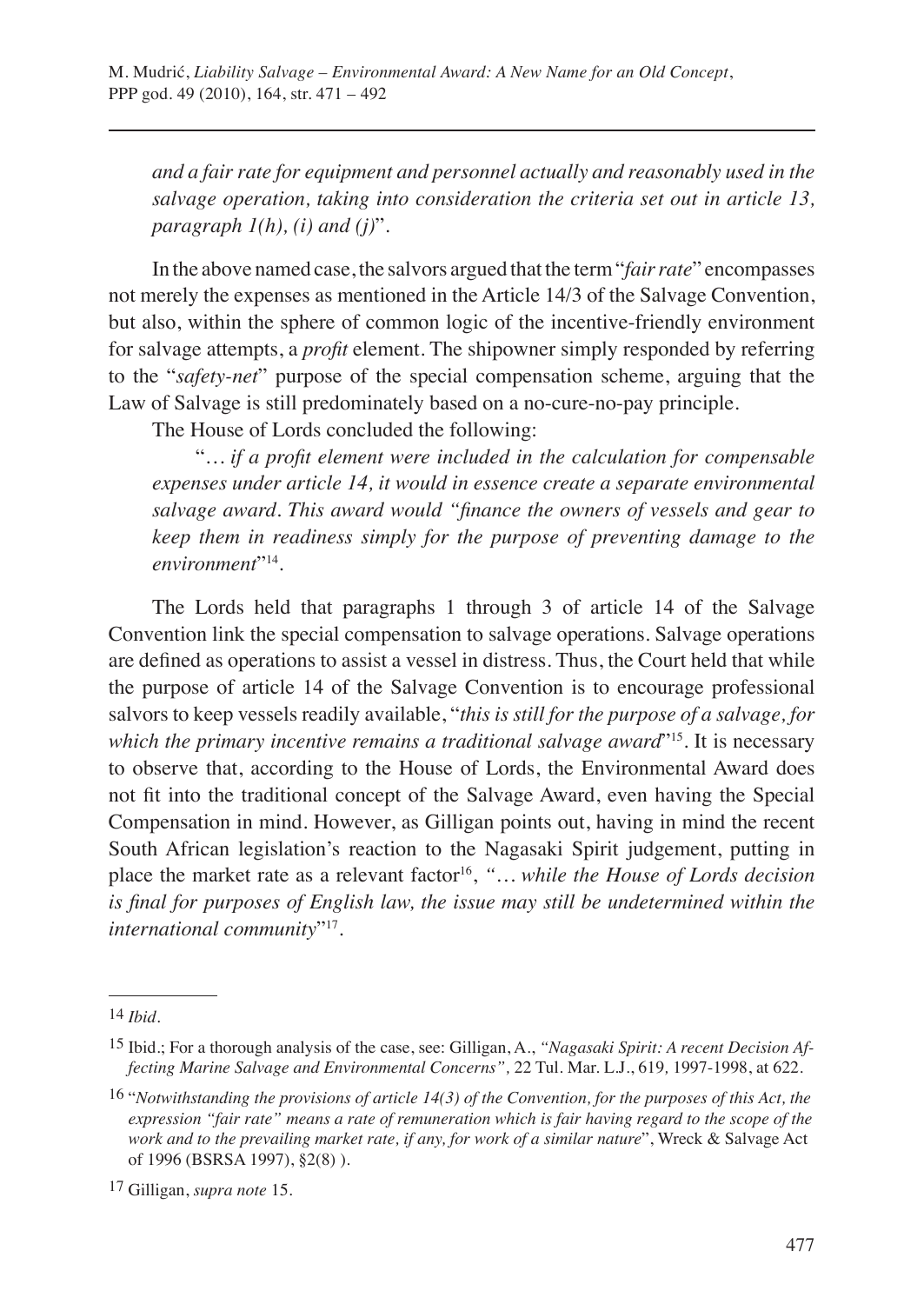The term "*fair rate*" was finally interpreted as an "*amount attributable to the equipment and personnel used*"18.

As visible from the judgment, the House of Lords have therefore neglected the possibility of introducing an additional parallel type of salvage award. This may prove to be detrimental in putting the idea of the Environmental Award into practice, but more on this in the next section.

The SCOPIC<sup>19</sup> clause is an industry response to the special compensation scheme in the Salvage Convention, providing for a voluntary and alternative way of calculating special compensation, offering predetermined rates and tariffs for personnel, tugs and other salvage equipment. Having in mind the House of Lords' decision over the definition of the term "*fair rate*" in the *Nagasaki Spirit* case, the industry decided to propose its own scheme of special compensation on a voluntary basis. The SCOPIC scheme is triggered in the same way that the Salvage Convention's special compensation operates, that is, in the case when the SCOPIC value exceeds that calculated under the Article 13 of the Salvage Convention<sup>20</sup>. It is invoked by a salvor, and can be applied in any circumstance, regardless of the existence of a threat to environment. The practice so far does not favor the use of the SCOPIC clause, as the number of around 200 cases in the 10 years of the existence barely recognizes the clause's usability $2<sup>1</sup>$ .

## **II. ISU Agenda**

Having in mind the role and importance of the salvage industry in the maritime community, it is understandable why the salvors enjoy special treatment in the maritime circles. As it becomes more and more clear that the likely method of introducing some form of a specialized environmental remuneration can only come through a private-contract-form (most likely the revised edition of LOF), it is prudent to analyze the previous attempt of the ISU to push their agenda.

Following the dramatic debate between the shipowners and salvors in the *Tojo Maru* case<sup>22</sup>, and the final adjudication of the House of Lords rendering the salvor

<sup>18</sup> *The Nagasaki Spirit*, *supra note* 13.

<sup>19</sup> Special Compensation P&I Club Clauses, part of the LOF 2000.

<sup>20</sup> For a thorough explanation of the SCOPIC clause, see: Chen, L., "*Recent Developments in the Law of Salvage of the Marine Environment*", 16 Int'l J. Marine & Coastal L, 2001, 686.

<sup>21</sup> According to the ISU statistics, the SCOPIC clause is utilized in less then 20% of the cases, data available at: www.marine-salvage.com, last visited on the 1<sup>st</sup> of August, 2010.

<sup>22</sup> The salvor was held not to be entitled to limit his liability under the 1957 Limitation Convention, due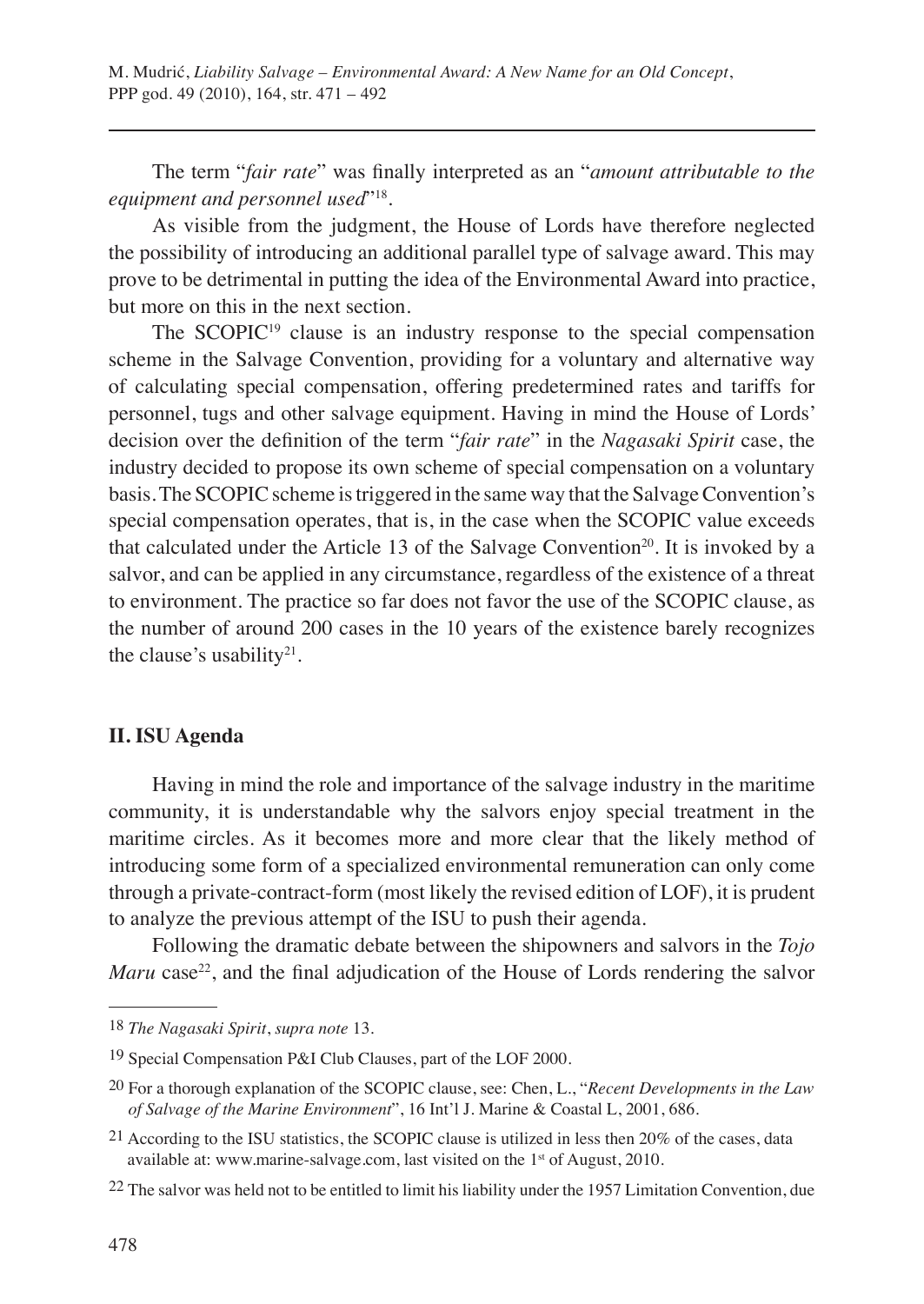both liable and unable to limit his liability, the ISU made a firm stand during the drafting discussions, ensuring that the 1976 International Convention on Limitation of Liability for Maritime Claims<sup>23</sup> incorporates special provisions regarding the limitation of liability of the salvage operations conducted outside of the salvage tug, and the exception of limitation of salvage claims<sup>24</sup>. In addition, practically "*un-breakable*" limitation of liability as decided upon by the London assembly, contributes to the sound financial environment of salvage industry, seemingly untroubled with high compensations counterclaims.

Even more visible protection of the salvage industry comes in a form of the exclusion of salvor's liability for damages resulting in the matters regulated by the CLC Regime25. When the German delegation, during the drafting assembly of the Convention, asked for a legal rationale of such a provision, no answer could be furnished<sup>26</sup>. Such a norm came as a result of a political decision, based on an assumption that the successful salvage of a fully laden tanker about to collapse a few miles off the coast, provides enough good reasoning to "*forgive the misgivings*" of those who normally contribute significantly to the welfare of all. Especially supportive of

to the fact that the negligence committed by the salvor was not found to be in the relation to the management or control of the salvage tug. The limitation of liability is however still an issue, as the 1989 Salvage Convention leaves open for the Coastal States to regulate this field, and to decide whether they wish to become part of the 1976 Limitation of Liability Convention (and its 1996 Protocol); *The Owners of the Motor Vessel Tojo Maru v. Bureau Wijsmuller* (*The Tojo Maru*), [1972] A.C. 242.

<sup>23</sup> 1975 Convention on Limitation of Liability for Maritime Claims, London, 19 November 1976, as amended by the 1996 Protocol to amend the Convention on Limitation of Liability for Maritime Claims of 19 November 1976, London, 2 May 1996.

<sup>24</sup> Article 6/4: "*The limits of liability for any salvor not operating from any ship or for any salvor operating solely on the ship to, or in respect of which he is rendering salvage services, shall be calculated according to a tonnage of 1,500 tons*"; Article 2(a): "*The rules of this Convention shall not apply to: (a) claims for salvage, including, if applicable, any claim for special compensation under article 14 of the International Convention on Salvage 1989, as amended, or contribution in general average*".

<sup>25</sup> *International Convention on Civil Liability for Oil Pollution Damage* done at Brussels on 29 November 1969, and the *International Convention on the Establishment of an International Fund for Compensation for Oil Pollution Damage* done at Brussels on 18 December 1971, amended by the *1992 Protocol to amend the 1969 International Convention on Civil Liability for Oil Pollution Damage*, the *1992 Protocol to amend the 1971 International Convention on the Establishment of an International Fund for Compensation for Oil Pollution Damage*, and *2003 International Oil Pollution Compensation Supplementary Fund*; Article 3/4(d) of the 1992 Protocol: "*No claim for compensation for pollution damage may be made against the owner otherwise than in accordance with this Convention. Subject to paragraph 5 of this Article, no claim for compensation for pollution damage under this Convention or otherwise may be made against: (d) any person performing salvage operations with the consent of the owner or on the instructions of a competent public authority*".

<sup>26</sup> "*Denkschrift zu dem Ölhaftungsübereinkommen von 1969 und dem Fondsübereinkommen von 1971*", Deutscher Bundestag, 7. Wahlperiode, Drucksache 7/2299.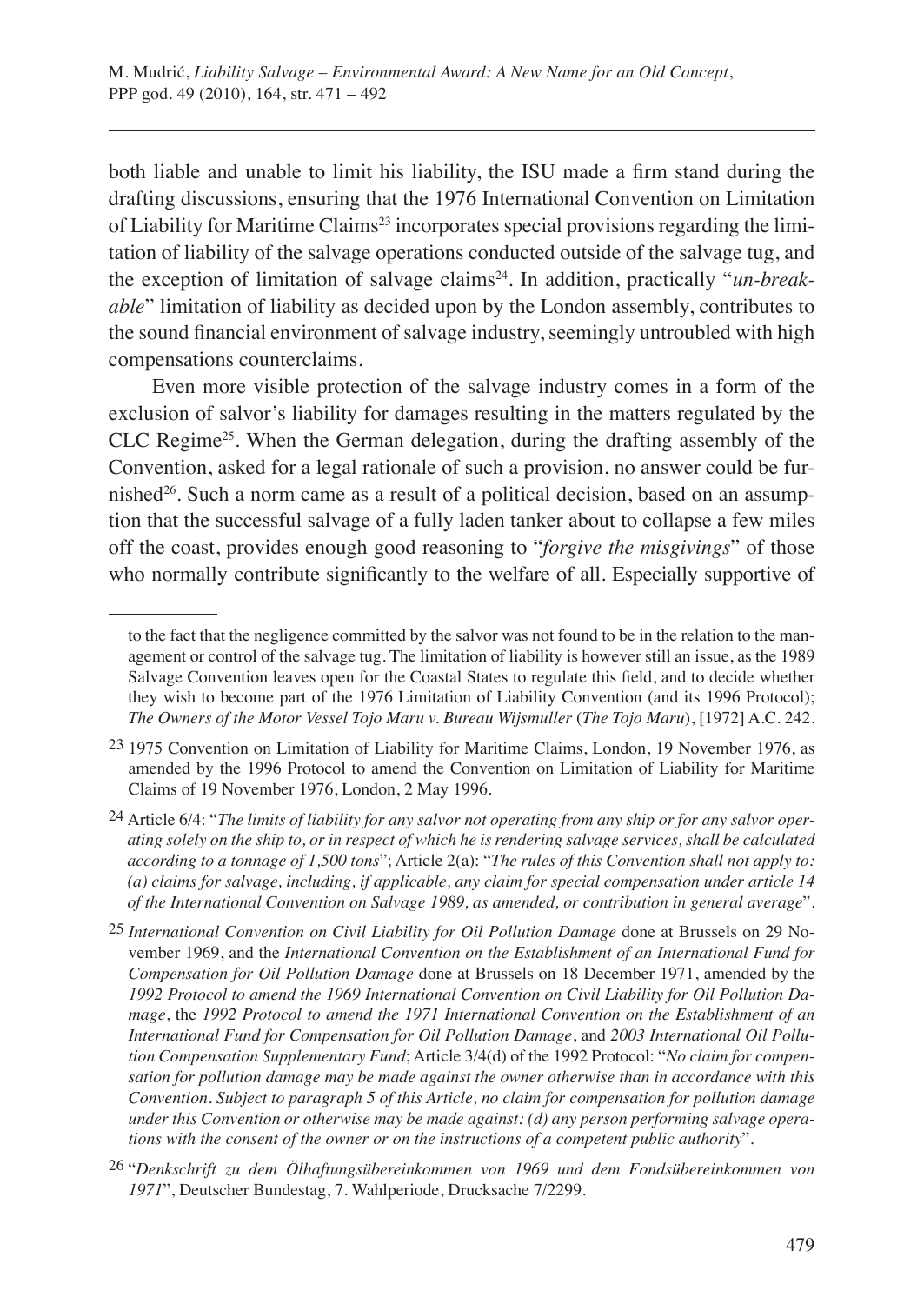this "*channeling provision*" were the third world countries, which were ready to meet any requirements sought upon the ISU, in order to attract their services when called upon. The text of the HNS Convention<sup>27</sup>, still not in force, contains the same provision.

The 2001 Bunkers Convention<sup>28</sup> holds no such exclusion provisions. The ISU reacted bitterly, suggesting the withdrawal of salvage services if the Coastal States accept such regulation. The International Maritime Organization was, however, not prepared to suggest changes in the text of the Convention. Instead, a special Resolution<sup>29</sup> was prepared to follow the main body of the Convention text, pleading the ratifying countries to prepare, during the implementation of the Convention norms into their national legislations, special rules regarding the protection of the salvors from liability. Keeping in mind that the resolution is not binding, the salvors still object the Convention's, in their view, serious lack of salvage protection.

The EU Directive on the Ship-Source Pollution<sup>30</sup> that introduces criminal sanctions for ship-source pollution was met with fierce resistance from a number of influential maritime players<sup>31</sup>, including the ISU. Even though their claims were not adhered to, an open warning of a complete withdrawal of salvage enterprise from those European waters where no appropriate Governmental guarantee of exclusion from liability is issued. Keeping in mind cases like *Hebei Spirit*, where the master and chief officer were detained (according to the maritime community, due to the political pressure), only to be later released, the maritime industry fears scenarios where "*trigger-happy*" local governments are prepared to take any measures, including the unnecessary and ill-founded detention of seamen, in order to appeal to the public outcry for quick and

<sup>27</sup> *International Convention on Liability and Compensation for Damage in connection with the Carriage of Hazardous and Noxious Substances by Sea, 1996* done at London on 3 May 1996.

<sup>28</sup> *2001 International Convention on Civil Liability for Bunker Oil Pollution Damage*, London, 23 March 2001.

<sup>29</sup> *Resolution on protection for persons taking measures to prevent or minimize the effects of oil pollution* – "*The resolution urges States, when implementing the Convention, to consider the need to introduce legal provision for protection for persons taking measures to prevent or minimize the effects of bunker oil pollution. It recommends that persons taking reasonable measures to prevent or minimize the effects of oil pollution be exempt from liability unless the liability in question resulted from their personal act or omission, committed with the intent to cause damage, or recklessly and with knowledge that such damage would probably result. It also recommends that States consider the relevant provisions of the International Convention on Liability and Compensation for Damage in Connection with the Carriage of Hazardous and Noxious Substances by Sea, 1996, as a model for their legislation*", available at www.imo.org, last visited on the 1<sup>st</sup> of August, 2010.

<sup>30</sup> *Directive 2005/35/EC of the European Parliament and of the Council of 7th September 2005 on oil pollution and on the introduction of penalties for infringements*, OJ L 255/11.

<sup>31</sup> ECJ, C-308/06, *International Association of Independent Tanker Owners (Intertanko) and Others v Secretary of State for Transport*, [2008] ECR I-4057.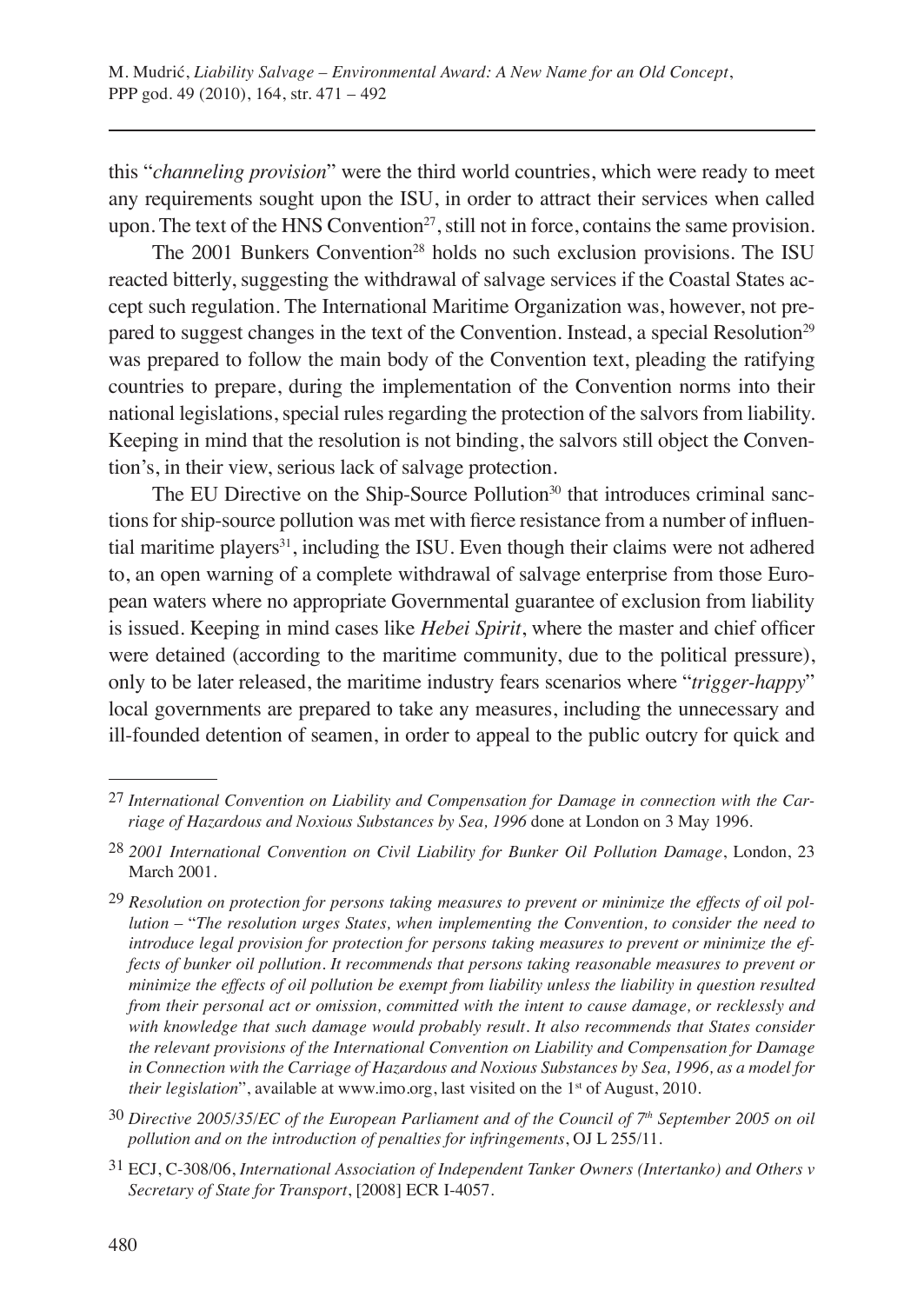sound punishment of those responsible for marine pollution.

Both "*Bunkers*" and "*Ship-Source*" salvage "*threats*" so far have not been implemented in the practice. It would suggest that the salvage industry, stressed by the high competition between 5 to 6 global, and a few dozen smaller salvage companies, could not afford to miss out a salvage operation and an opportunity to earn profit, no matter what the potential legal hazards might be. Hopefully, either the ISU fears are over-estimated, or the international and regional regulation will soon be supplemented in order to avoid scenarios like the *Amoco Cadiz* or *Atlantic Empress*, where the salvors were left empty-handed, creating the change in the international regime *post factum*. Some form of "*responder immunity*" from civil and criminal liability would be a welcome step forward, but within reasonable standards<sup>32</sup>.

Overall, keeping in mind that the successful salvage operations protect the shipowners', cargo owners', underwriters', P&I' and Coastal States' interests, it is fair to conclude that the salvors usually implement their ideas with success.

## **III. Other relevant documents**

Other relevant international conventions include the United Nations Convention on the Law of the Sea 198233 (UNCLOS) that provides for a number of articles relevant for the rights and obligations of the Coastal States in respect to the Environment. The Article 56 determines the obligation of the Coastal State regarding the protection and preservation of the marine environment in the Exclusive Economic Zone. The Article 145 requires necessary measures to be taken to ensure effective protection for the marine environment from harmful effects that may arise from activities conducted in the maritime areas. Finally, the Article 221 gives right to the Coastal States whereby to take and enforce measures beyond the territorial sea to protect their coastline from pollution. These measures create an obligation of the Coastal States to, if necessary, interfere with the salvage operations. Similar provisions can be found in the International Convention relating to Intervention on the High Seas in Cases of Oil

<sup>32</sup> The recent case *Turtle Offshore SA and another v Superior Trading Inc*, [2008] EWHC 3034 (Admlty), exhibited a situation where a tug/salvage company can and, contrary to the view taken by the court in that particular case, perhaps should bear the consequences of its negligent behavior.

<sup>&</sup>lt;sup>33</sup> United Nations Convention on the Law of the Sea of 10<sup>th</sup> December 1982 (UNCLOS) (BHBl. 1994 II 1799) (UN Doc. A/CONF. 62/122 with Corr. 3 and Corr. 8; UNCLOS III, Official Records, Vol. XVII (1984) 151-221; ILM Vol. 21 (1982) 1261-1354), signed in 1982 and came into force in 1994 after 60 countries ratified the Convention.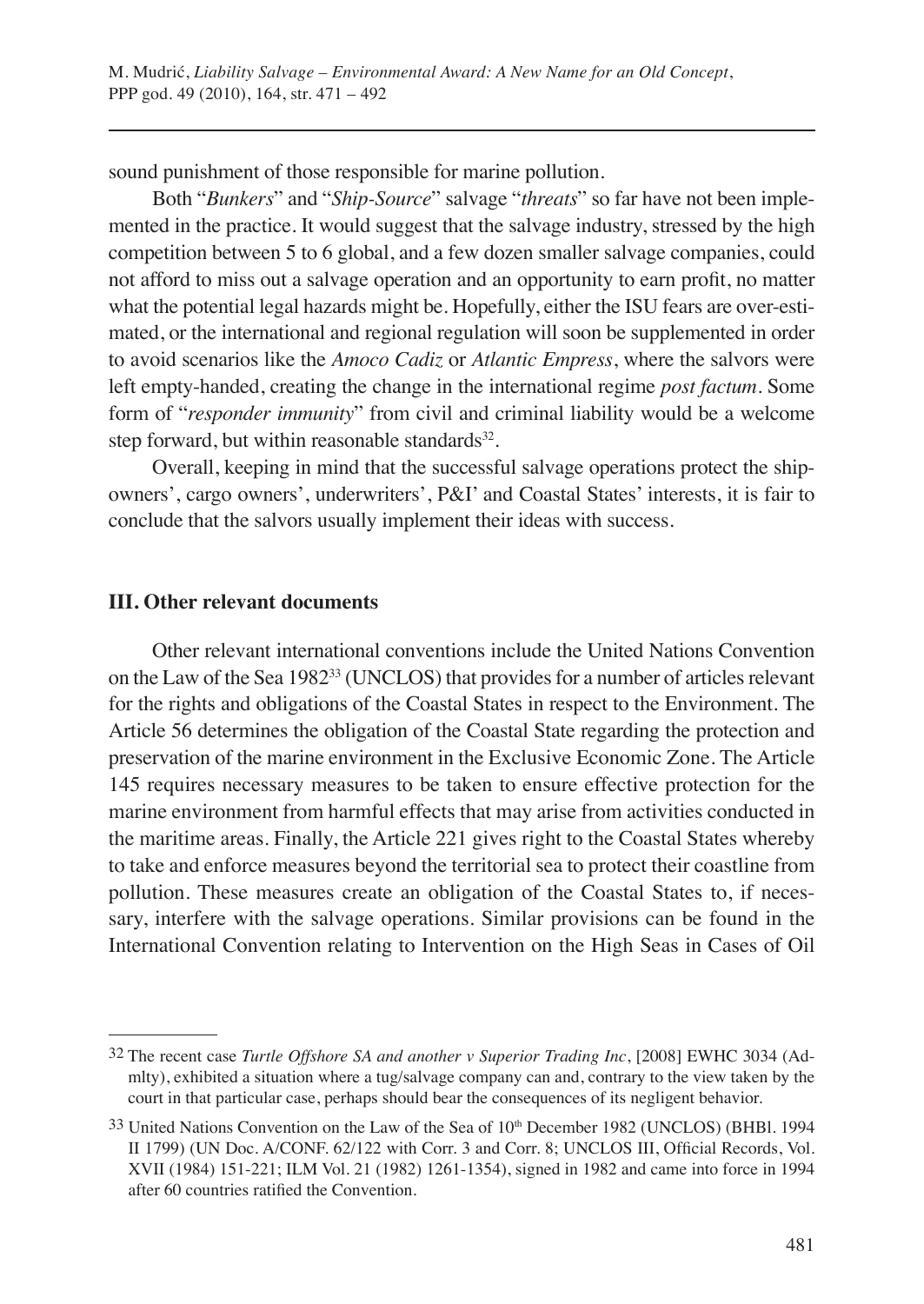Pollution Casualties 1969 (Intervention Convention)<sup>34</sup>, which enables the right to take measures on the high seas to prevent, mitigate or eliminate grave and imminent danger to the coastline.

One comment regarding these rights and obligations deserves a mention. Makins and others, during the drafting procedure of the Salvage Convention, have warned that the:

*"Intervention by coastal states is also manifested in the "maritime leprosy" or "Flying Dutchman" problem which occurs when a stricken tanker which is under tow is unable to find a port willing to accept the tanker for fear of risk of pollution. LOF 80 gives recognition to this problem by placing upon the vessel an obligation to co-operate fully with the salvors in obtaining entry to a place of safety".* 

However, in the cases of Erika and Prestige, it was the Coastal States who, unwilling to accept the stricken ships into a port of refuge within their waters, caused the dramatic consequences<sup>35</sup>.

#### **C. ENVIRONMENTAL AWARD**

The proposed "*Environmental Salvage Award*" assumes the establishment of a special parallel category of salvage award<sup>36</sup>. One of the criteria for the current salvage award under the Article 13 of the Salvage Convention, the prevention or reduction of threat of damage to the environment, thus becomes a separate ground for a separate reward. At the same time, it would cease to serve as one of the criteria for the assessment of the traditional salvage award.

The legal nature of the environmental award is a new name to an old concept, the so-called "*liability salvage*", or to be more precise, "*the salvage of liability towards others*", viciously debated during the 1981 discussions of CMI Subcommittee in charge of preparing a draft text of a new salvage convention. During the drafting process of the

<sup>34</sup> *1969 International Convention Relating to Intervention on the High Sea in cases of Oil Pollution Casualties*, Brussels, November 29, 1969.

<sup>35</sup> The salvors estimate that, had the tanker Prestige been allowed to take refuge, to the overall cost of \$1.5 billion would have been reduced to around €40 million, "*Thoughts on the future of salvage remuneration*", ISU Bulletin 24, September 2005, p. 7; See also: Makins, B., McQueen P., White B., "*Salvage and the Environment*", (1987) 4 MLAANZ Journal, at 6.

<sup>36</sup> See: *ISU Policy Paper 2 - Rewards for Environmental Salvage International Salvage Union*, International Salvage Union, 2006.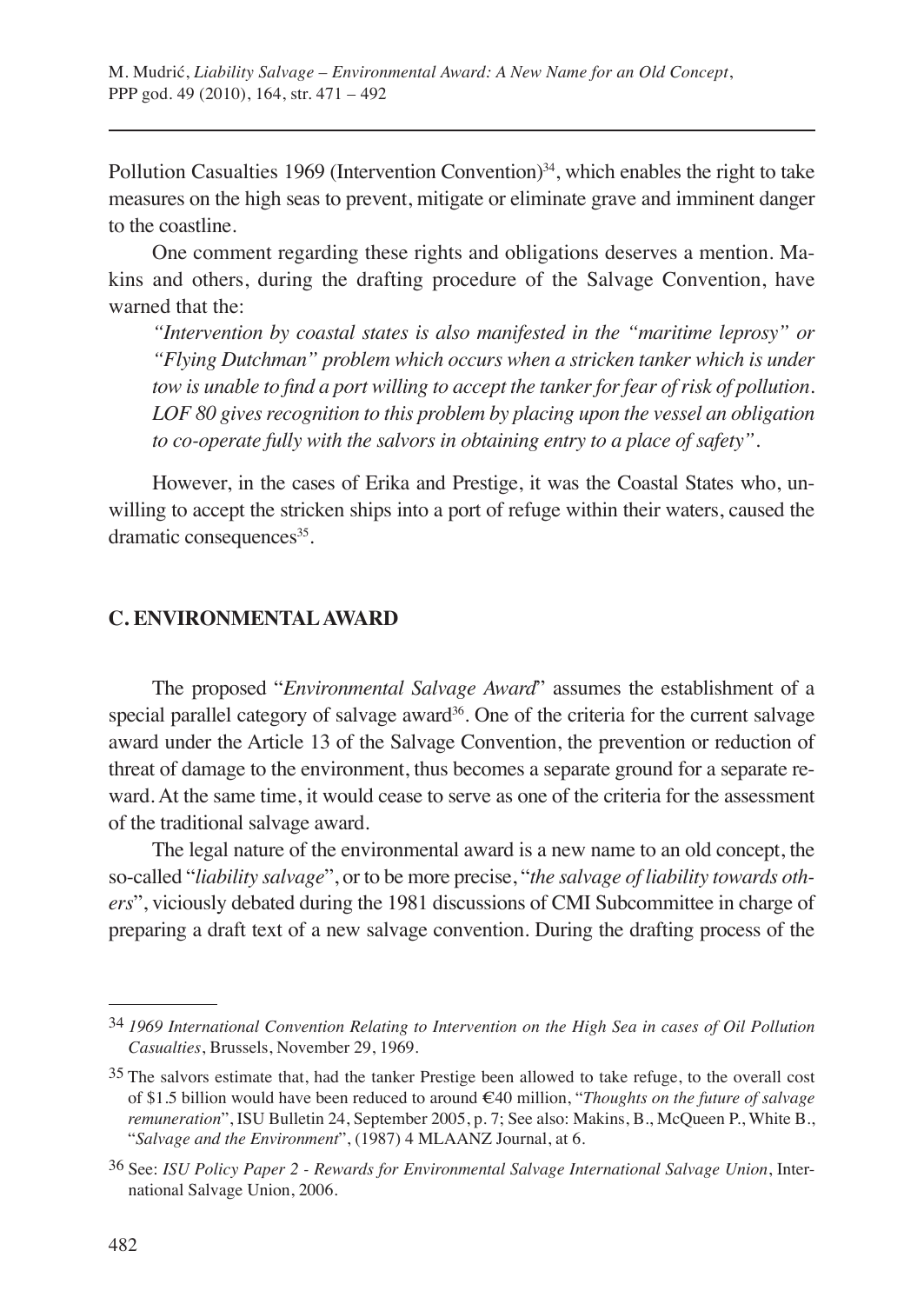1989 Salvage Convention, one of the proposals<sup>37</sup> called for a creation of a special "*pollution fund*" with a purpose of compensating salvors who prevent, minimize or control the pollution regardless of whether any property has been saved. The so-called "*liability salvage*", defined as *"…extension of salvage to reward those who prevent or minimize damage to the environment from vessel pollution…*" proposed that "*The potential pollution liability becomes an object of salvage itself*"38. This concept was attacked from a number of viewpoints. The shipowners argued that the potential liability can not be quantified, thus, making it impossible to calculate the amount of damages. The cargo owners argued that they should not be held liable to contribute to such a payment having in mind that they receive no benefit from such an action. Finally, the biggest issue resolved around the fact that it was questionable if the insurance industry, whether it be Hull & Machinery underwriters (H&M underwriters) or the Protection & Indemnity clubs (P&I clubs), would be willing to participate in the insurance and payment. The socalled "*Montreal compromise*" between the salvors, shipowners, insurers and Coastal States, accepted the "*special compensation scheme*" instead of further pursuing the "*liability salvage*" concept. "*Montreal compromise*" rejected the notion of manipulation/ speculation over possible amounts of liability towards others, as separate criteria for assessing a salvage award $39$ .

38 Makins, *supra note* 35.

<sup>37</sup> Presented by the chairman of the CMI Subcommittee tasked with preparing a draft text of the new Convention, prof. Selving.

<sup>39</sup> The US jurisdiction dealt with the question of liability salvage. According to the traditional concepts, the salvor has no possibility of claiming for the averted liability of the shipowner due to the successful salvage; see: *Hendricks v Tug GORDON GILL -* 737 F.Supp. 1099, 1104 and *Westar Marine Service v. Heerema Marine Contractors -* 621 F.Supp 1135, 1988; *Allseas Maritime S.A. v. M/V MI-MOSA -* 812 F.2d. 243, 247, however: "… (t)*here is considerable merit, nonetheless, in the position that salvors should be compensated for liability avoided. Whether the salvor protects a shipowner's vessel or his other assets, the economic benefits are equally valuable*"; *Trico Marine Operator Incorporated v. Dow Chemical Company -* 809 F.Supp 440, 441; For the UK case-law, see: The Whippingham, Lloyd's List Law Reports, Vol 48, 1934, p 49; - Mr. Justice Bateson: "*The mere saving of a vessel from damage to other ships might result in claims as a service, to my mind, because although the claim may not be a good one there is considerable damage attached to successfully defending a claim, because there are all the expense which you do not recover even when you are successful defendant. I must think that in itself would be a ground of claim for salvage*" (this paragraph is however part of the *obiter dictum*); In the case *United Salvage Pty Limited v Louis Dreyfrus Armateurs S.N.C.* (2006) 263 FCR 151, a detailed analysis is made on the subject of acceptability of the concept of "*liability salvage*": "*57. Having considered the authorities, the Travaux, the 1989 Convention history and the detailed submissions made by the parties, I conclude that consideration of the vessel's exposure to liability is not excluded by the Convention. It may be appropriate in particular circumstances to take into account the consideration that some liability on the part of the vessel may have been avoided by the intervention of the salvors and, in appropriate circumstances, this may inform a fixing of the reward as an enhancement without any determination, detailed investigation, consideration of*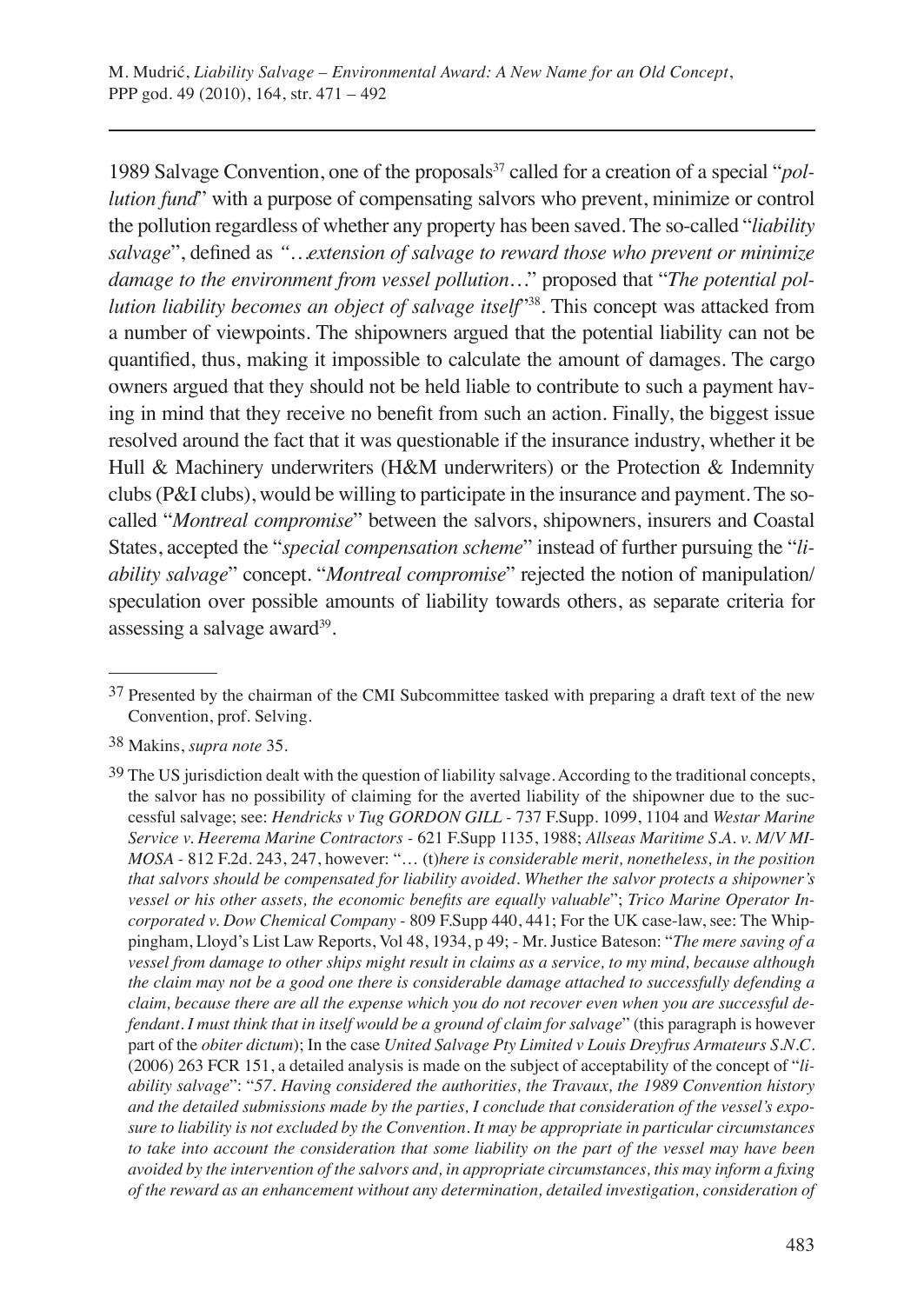The cost of the pollution to the environment deserves more attention. As the ex-ISU president, Hans van Rooij correctly noted, "*The current reward system barely recognizes the environmental benefits of salvage. A salvor who intervenes and prevents a pollution catastrophe that could cost a billion dollars or more can earn no more than the value of ship and cargo*" (normally, a certain percentage of the value of the ship and/or cargo). To put this into a context (bearing in mind that the 1989 Salvage Convention is not relevant for the off-shore platforms), had there been a salvor successful to prevent the Gulf of Mexico (Deepwater Horizon oil-spill) catastrophe, already assumed billions in damage would have been averted, whereas the salvor would only receive a certain percentage of the actual value salved, plus the probable bonus through the Special Compensation/SCOPIC scheme. The evergrowing technological improvement in ocean navigation, and more complex and ever-increasing tonnage seaworthy vessels, require constant education and selfimprovement of the salvage crews, to be ready to successfully assists the ships in need. This process however requires significant funding. As the Coastal States are not prepared or capable of running such services themselves, it is up to the professional salvage industry to meet these challenges. However, the same industry is not bound by the salvage operations, and instead, places more and more focus on the towing, harbour/port and other sea-related operations, where their expertise and equipment is required and well paid. If the balance is not struck, and all major not satisfied, the salvage industry might lose interest to maintain the global operational readiness, a factor that might seriously jeopardize the marine environment.

Three decades later, the debate over "*liability salvage*" still occupies the maritime debating floors, with the same, slightly modified questions, still unanswered:

- 1. How to define damage to the marine environment?
- 2. What type of damage should be taken into consideration?
- 3. How to predict the size and severity of the potential damage?
- 4. Which conditions need to be met, in order to be certain that the potential damage would (most likely) occur?
- 5. Can the salvor claim serious threat to the environment for every ship salved, is this to be decided on an individual case basis by the court/arbitration, or will there be a strict set of criteria established?
- 6. The most important question is, as expected, who will pay for the Environmental Award?

*detailed evidence or attempt to form any definitive conclusion as to the amount of any such liability. The possible existence of such liability can be relevant but it does not warrant consideration as an independent factor*"; For an alternative view over this issue, seeing the "*liability salvage*" as a logical step in the salvage remuneration, see: Clift, R., Gay, R., "*The Shifting Nature of Salvage Law: A View from a Distance*", 79 Tul. L. Rev. 1355 2004-2005.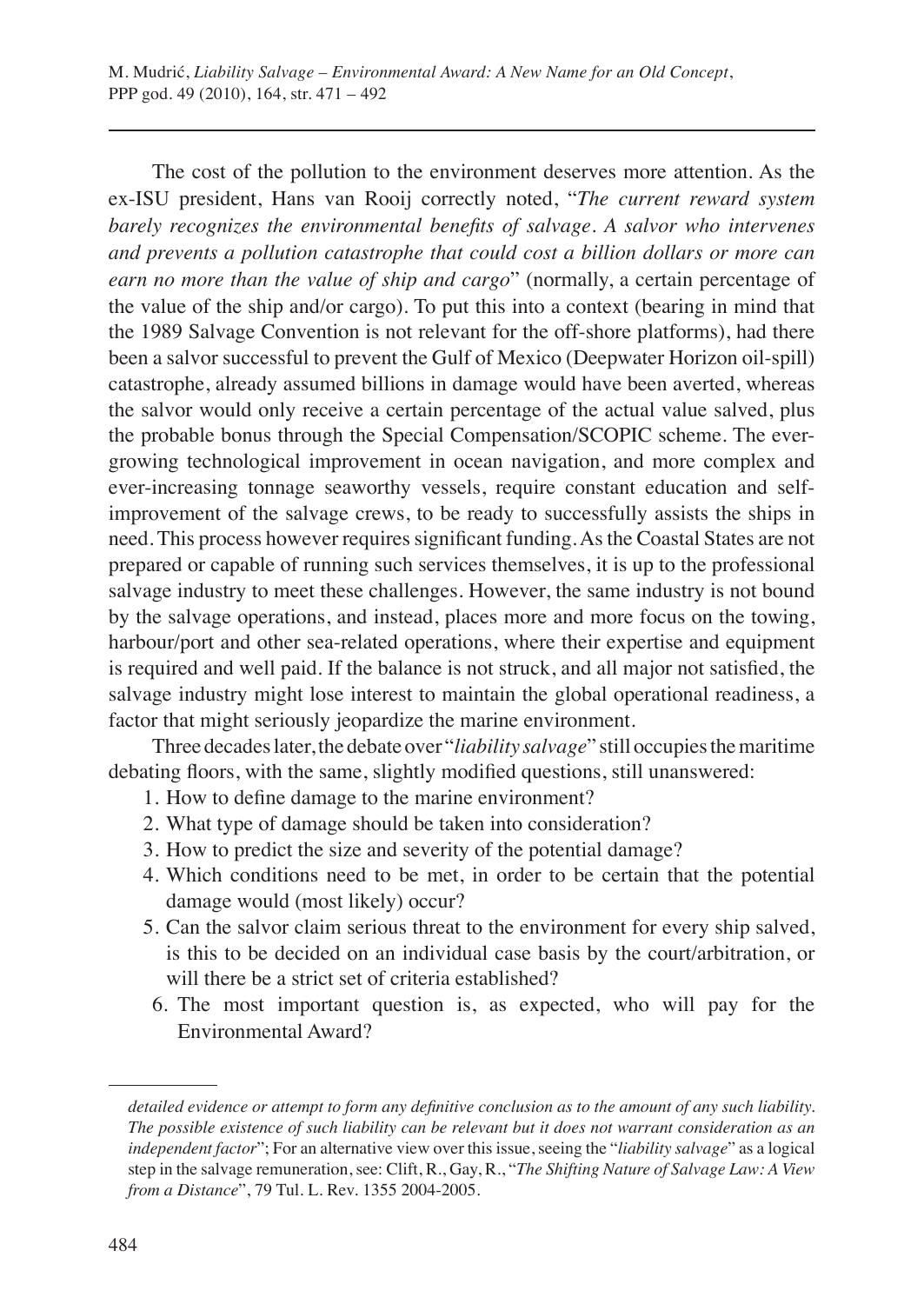#### **I. Insurance Stand-Point – Who will pay?**

In order to calculate the size of the environmental award, it would have to be possible to determine the expected scope and severity of the environmental pollution that might result, and thus determine all the possible liability claims resulting from the same. How this is to be done, without reverting to an "*absurd level of speculation*"40, is not presented.

Another important element is dubious subject that will bear the responsibility to pay for the environmental award. According to the ISU, the responsibility to pay the environmental award should be shared between the shipowners, cargo owners, insurers (to the extent that they are currently liable), with an addition of the Coastal States, the final beneficiaries of the successful prevention or minimization of the pollution<sup>41</sup>. This proposal therefore assumes the State responsibility as a necessary factor to be included into the salvage remuneration. The idea as such is not without fair rationale behind it. The Spanish Government would have surely, at the aftermath of the great tanker disasters, preferred to have been able to pay a relatively acceptable Environmental Award to the salvor who would have successfully prevented the catastrophe, rather then to assume the troublesome role of numerous domicile liability claims, coupled with the (unsuccessful) court proceedings against the ABS classification society in the United States. Some Coastal States have shown their readiness to be financially liable in maritime matters, such as is the example of the IOPC Supplementary Fund, where the Member States assume the responsibility of covering a minimum amount of contribution, or, if they themselves choose so, the full amount in case of non-compliance by the oil and oil-related industry<sup>42</sup>. Having in mind the existence of the IOPC funds, the OPA fund, and the general shipowner's limitation fund as defined by the 1996 Protocol to the Limitation of Liability Convention, and others, it is possible to imagine such national and international "*instruments*" as sources of coverage of the environmental awards. However, any inclusion of the existing international liability funds into the environmental award remuneration scheme would require a revision of the current system, a procedure that could

<sup>40</sup> Hare, J., "*Shipping Law and Admiralty Jurisdiction in South Africa*", 1999, at 316.

<sup>41</sup> ISU Articles, "*Salvors seek due rewards for global spill defence services*", Lloyd's Ship Manager: December 2005, available at www.marine-salvage.org, last visited on the 1<sup>st</sup> of August, 2010.

<sup>42</sup> See: "*The Annual Report 2007*", International Oil Pollution Compensation Funds, at 37, available at www.iopcfund.org, last visited on the 1st of August, 2010.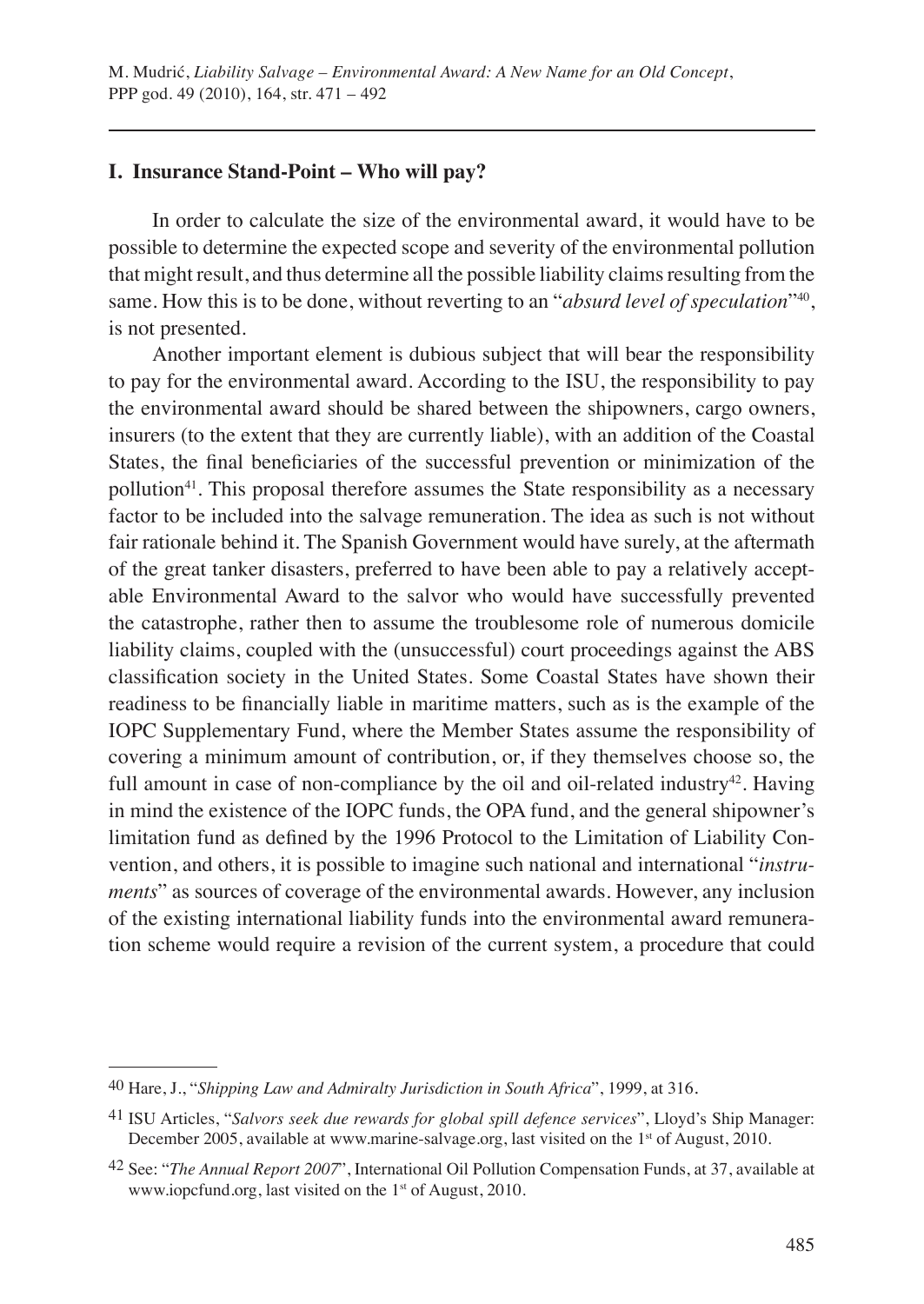create more problems then solving them<sup>43</sup>. As regards to the creation of a special international fund responsible for the payment of the environmental award, which would be funded by the Coastal States, this idea bears the least chance of success, as will be seen through the analysis of the initial response of the Governments to the CMI questionnaire.

One of the proposals the ISU placed forward was the establishment of a European Fund for Environmental Awards that would be used to reward the salvors who successfully prevent pollution in the European waters. According to the ISU memo44, the assets of the Fund could also be used to compensate coastal communities, which provide ports of refuge to the ships in need, and suffer damage in the process. This compensation would not interfere with the current international system of compensation. The same criticism applied for the already established or proposed international liability funds can be applied here.

The H&M underwriters readily accept the introduction of the environmental award, as long as their obligations towards the original salvage award are to be removed<sup>45</sup>, and as long as no new liability obligation is created in respect to the environmental award. It is important to keep in mind the growing dissatisfaction of the H&M underwriters who are, although mainly occupied with the property damage that does not include the salvage liability, responsible for paying-up the measures to mitigate pollution and other liabilities insured by others (such as the removal of bunker oil). Having in mind the benefit that the Governments and the P&I Insurers receive from the environmental salvage services, the H&M underwriters believe that those two should participate in this particular part of salvage remuneration. According to the Thomas Cooper's analysis of the H&M underwriters' concerns<sup>46</sup>, the following set of criteria are, however, necessary to be fulfilled before any serious contemplation of the Environmental Award is to proceed:

- a. When is an environmental salvage award to be made?
- b. How does an environmental salvage interact with Article 14/SCOPIC?
- c. How is an environmental salvage award to be capped?

<sup>43</sup> The experts warn that it would not be possible to use the CLC Regime Funds for anything else apart the allocation already set, thus making it impossible to include the remuneration to a possible environmental award into the Funds coverage; see: Oral presentation of Mr. Jacobsson, "*Report of the IWG on the Salvage Convention meeting held in London*", 18th September 2009.

<sup>44</sup> "*ISU proposals for protecting EU Waters from major spills*", Maritime Journal, January 2007, available at: www.marine-salvage.com, last visited on the 1st of August, 2010.

<sup>45</sup> The H&M underwriters are responsible for the compensation of salvage claims based on the Article 13.1(b) of the Salvage Convention, the very same criterion that serves as the basis of the new environmental award.

<sup>46</sup> T. Cooper/ B. Browne, *supra note* 2.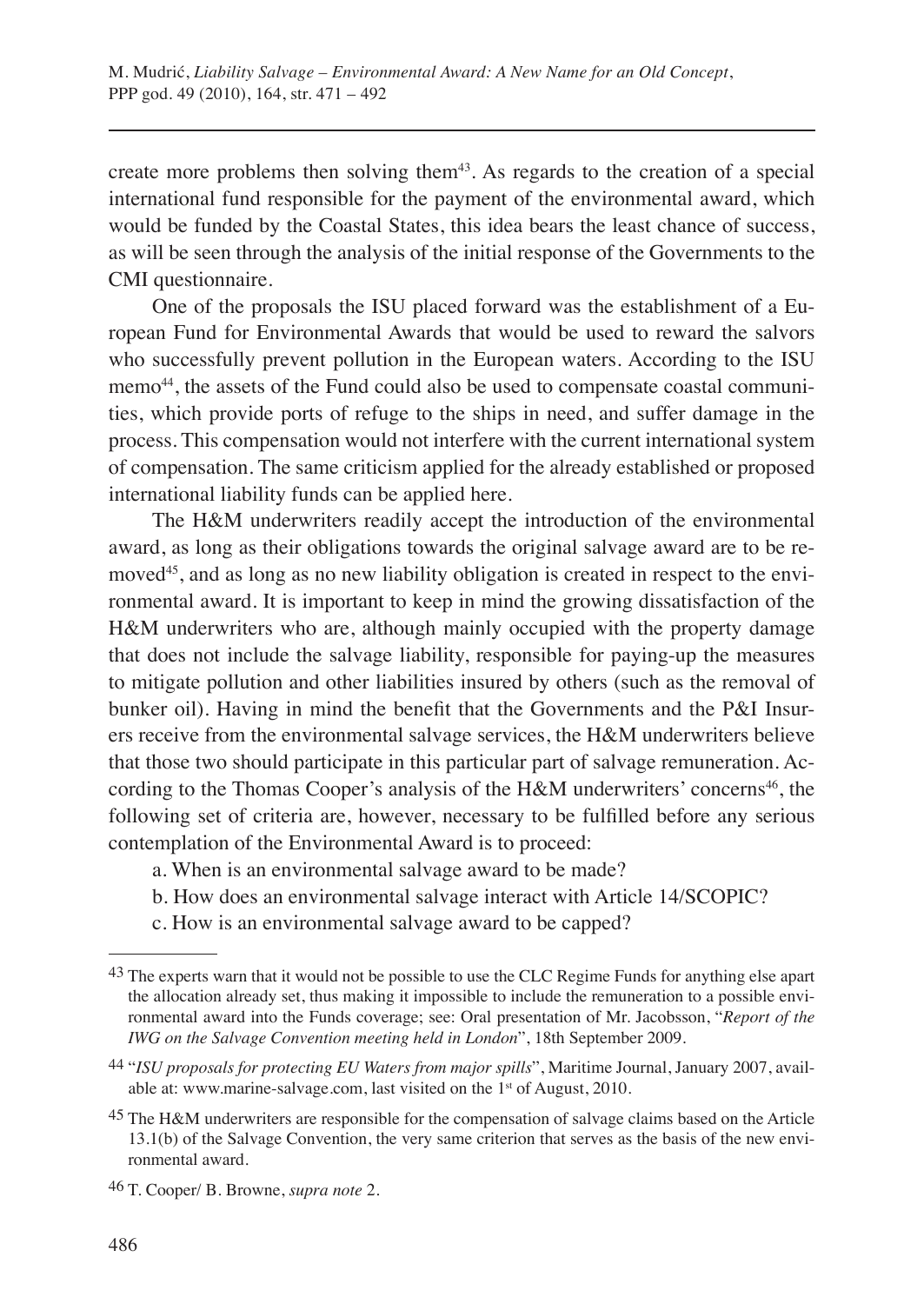- d. How is an environmental salvage award calculated? Guidelines?
- e. Can an environmental salvage award be recovered in general average?
- f. How can we ensure the extra income is used for investment in training and salvage craft and equipment?

The P&I clubs are, as they were 30 years ago, still not interested in accepting any form of "*liability salvage*", since they would, as the liability insures, suffer the burden of this additional coverage. In their mind, the Articles 13 and 14 of the Convention are sufficient to provide enough incentive for salvors<sup>47</sup>. The unwillingness of the P&I clubs to accept the proposed concept may prove to be detrimental regarding the outcome of this debate. Therefore, the ISU will have to seek consent and approval of the P&I clubs before they make any concrete moves in regard to the environmental award scheme.

## **II. CMI Questionnaire – Coastal States' responses**

As the time for the possible revision of the Salvage Convention draws near, the Comité Maritime International (CMI) prepared a questionnaire<sup>48</sup> for the Member States to the Salvage Convention, devoting a part of the questionnaire to the issue of environmental protection and possible environmental award. The ISU has used this opportunity to present its case in front of the CMI. Judging from the initial response of the Coastal States, it is likely that some change might occur regarding the Article 14, but it is unlikely that this change will occur in the form of the additional Environmental Salvage Award.

The following question (5.2) referred to the possible inclusion of the environmental award in the revised text of the Salvage Convention:

"*Do you consider that consideration should be given to amending article 14 in order to create an entitlement to an environmental award? (It is recognized that there are "political" issues involved as to who would pay for such an award but the IWG would be interested to know whether your MLA would be in favour of an investigation of this issue. It is also recognized that if you answer this question in the affirmative, consequential changes may need to be made to the definition of "damage to the environment" in article 1(d), to article 13, article 15 and article 20)*".

<sup>47</sup> "*Defending the salvor's ability to prevent pollution*", Marine News, 2007, available at: www.marinesalvage.com, last visited on the 1<sup>st</sup> of August, 2010.

<sup>48</sup> Comité Maritime International, "*Questionnaire prepared by the Working Group to consider the Salvage Convention 198*9", Singapore, 2009.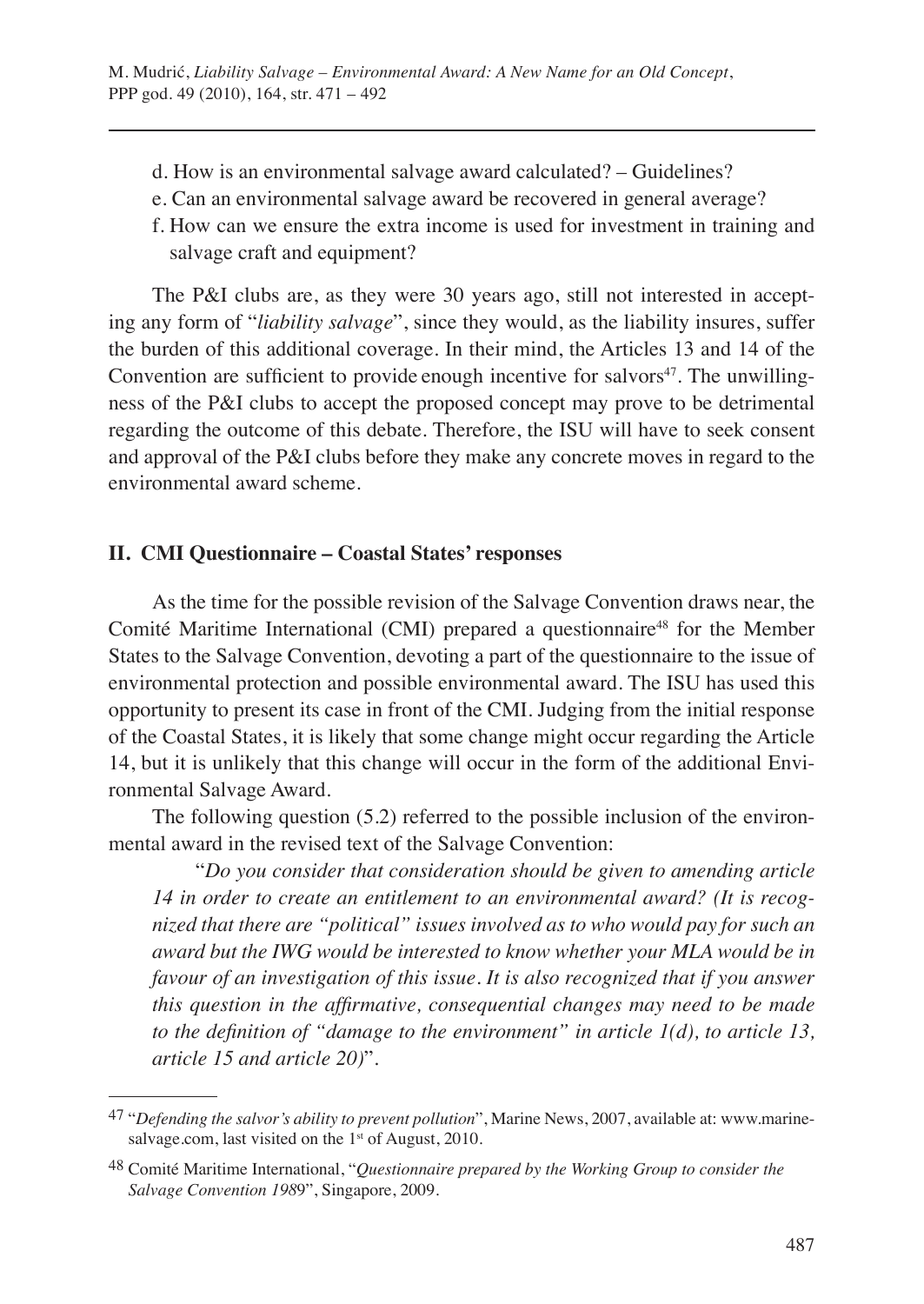The Italian response favored the non-disturbance of the current "*status-Montreal-compromise-quo"*, as they saw the possible inclusion of the environmental award scheme as a too a radical change that could bring deformity regards the adoption of any future Protocols or changes to the Salvage Convention<sup>49</sup>. The most obvious question was immediately raised by the Argentinean response: "*Who will be paying this reward*"?<sup>50</sup> Denmark is strongly opposed to the drastic change of the current concept of compensation, as they see the inclusion of the environmental award as dangerous, bringing too much uncertainty<sup>51</sup>. Others were of the view that the Article 14 is ready to be amended, but with the previous consultation and negotiation with the maritime industry<sup>52</sup>. In conclusion, the early responses indicate the will of the Member States to the Salvage Convention to hear out the argumentation and all the different suggestions to change, bearing in mind that the final say has to lie with the maritime industry, especially the part of the industry that is normally responsible for payments. Since the questionnaire was careful not to include the financial side of the proposed revision, no responses were yet received regarding the Coastal States' opinions on the Coastal States' financial responsibility.

## **III. Implementation**

The ISU has been campaigning for an inclusion of the Environmental Salvage Award both on an international, as well as on a European level<sup>53</sup>. As the time for the possible revision of the Salvage Convention comes nearer, it can be expected that the salvors will do their best to push their initiative through to the international level, with a hope of a radical change in the international legislation. Current perspectives show inclinations towards the change regarding the Article 14 of the Salvage Convention, but not necessarily in the direction the ISU would have preferred.

Another possibility is the private-industry implementation method, through a revised edition of LOF, with the environmental salvage award included as a standard part of the contract, or a voluntary clause. If this implementation occurs, the

<sup>49 &</sup>quot;*Responses of the Italian Maritime Law Association to the Questionnaire to Member Associations*", Associazione Italiana di Diritto Marittimo, Roma, 2009.

<sup>50</sup> IWG Report, *supra note* 43, at 10.

<sup>51</sup> *Ibid.*

<sup>52</sup> *Ibid.*

<sup>53</sup> "*Marine Salvage: Reinforcing pollution defence in EU waters - Salvors to press the case for environmental awards*", International Salvage Union Press Release, October 3rd 2005, available at: www. marine-salvage.com, last visited on the 1<sup>st</sup> of August, 2010.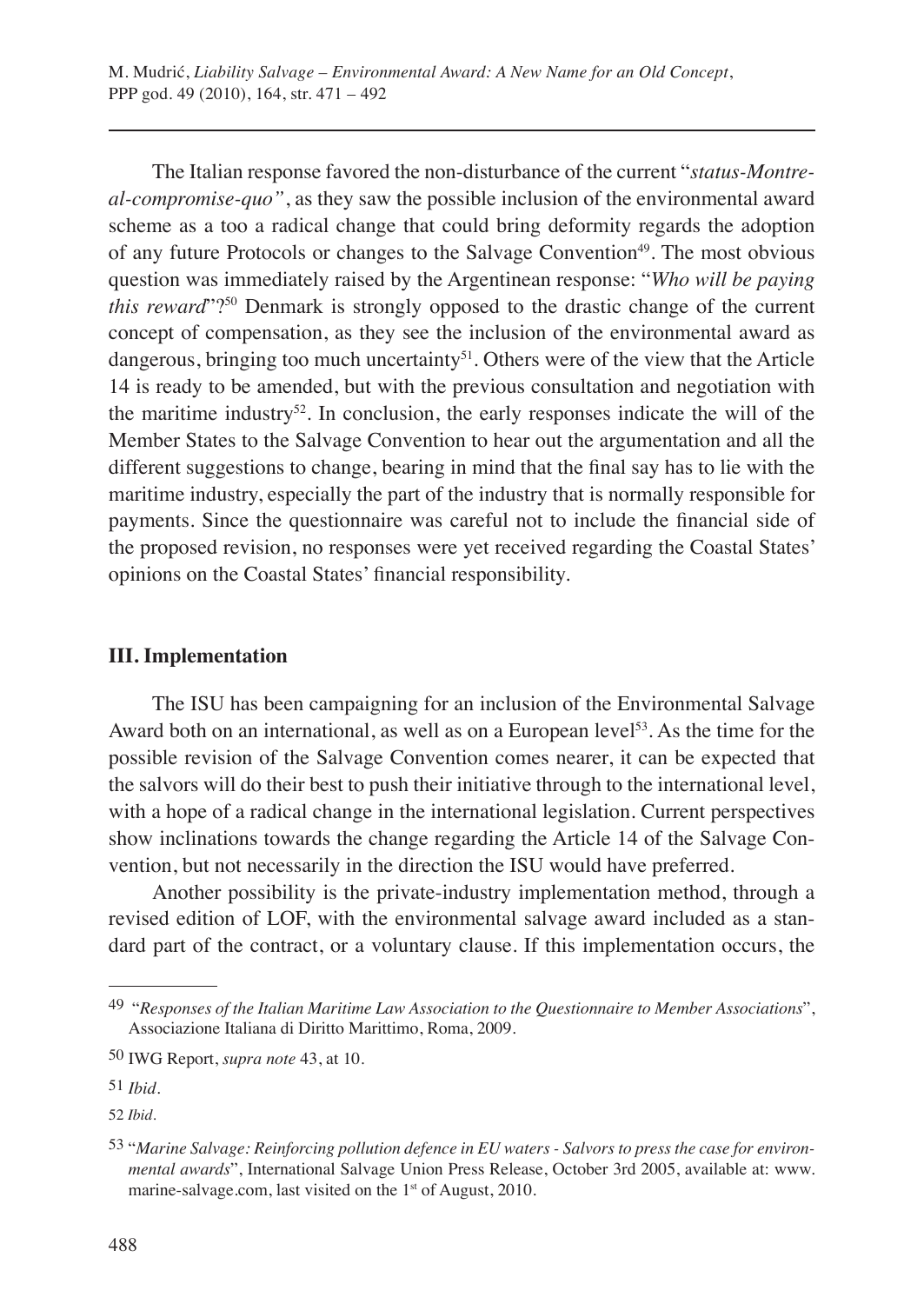environmental scheme would provide the additional burden to the shipowners and their insurers. In addition, without a clear ratification of the terminology and methodology used to assess the "*potential damage to the environment that was successfully prevented or minimized*", it would be up to every single judge/arbitrator to make judgments that could vary, having in mind the lack of the same, considerably. Furthermore, it is questionable whether the P&I industry, having in mind their firm opposition to this concept, would be prepared to offer additional coverage for the environmental awards. Finally, and bearing in mind that one of the core ideas of both the "*liability salvage*" and "*environmental award*" was to include the Coastal States into the remuneration scheme, the private-law regulation can not impose any obligations on the States.

## **D. CONCLUSIONS**

Other proposals submitted to the European Commission as a part of the ISU "*Action Plan for Spill Risk Reduction in EU waters*"54 include the establishment of the "*Emergency Towing Vessels Service on the EU Level*", which would ensure a necessary number of tug vessels on stand-by, ready to assist and protect the European waters. This plan however requires considerable funds, and is unlikely to be accepted anytime soon. There are however some examples of bilateral cooperation in this field, such as is the so-called "*Manche Plan*", the joint-effort of the UK and French Governments to protect their common coastlines (Dover Strait/Pas de Calais). If this initiative could be implemented on an EU level, ensuring that the profits of the salvage industry coming out of these Public-Private ventures are directed towards the training of the salvage personnel, and acquisition of the new equipment and modern technology, two very important interests would be satisfied: *round-the-clock* watch over the European waters, and, constant flow of income to the salvor's pockets, necessary to keep them *healthy* and *up-to-date*. Perhaps this method deserves more consideration.

The change in the international system may occur, but it is questionable whether the Article 14 of the Salvage Convention will be changed to make room for a parallel special compensation in the form of the environmental award, or it will be simply modified to take into consideration the existence of SCOPIC and similar suggestions from the maritime industry.

<sup>54</sup> ISU Policy Paper 2, *supra note* 36.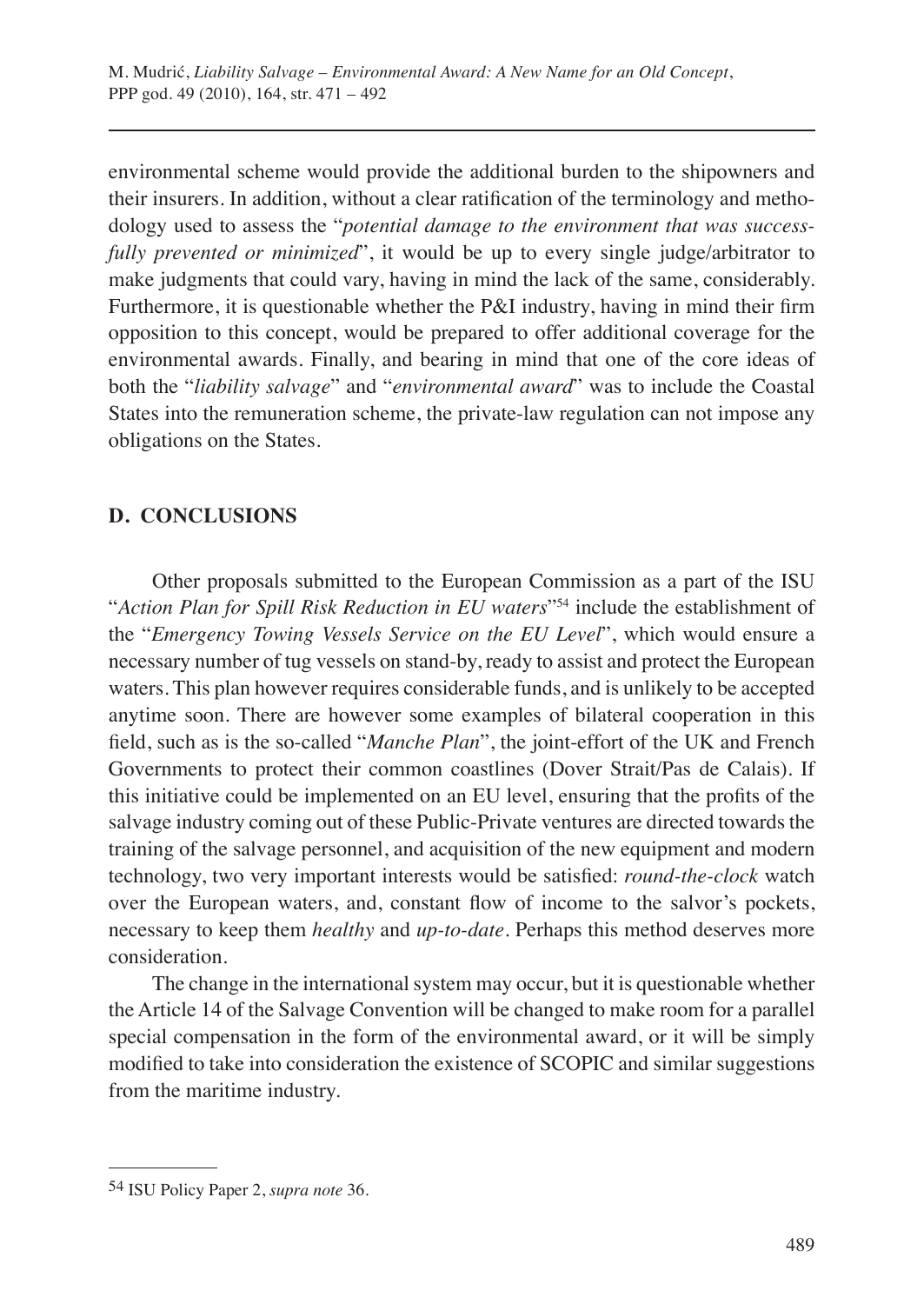The new edition of the LOF might include the environmental award, either as a standard part of the contract, or as a voluntary clause, but, as any other major change in the LOF text, this will need to be preceded by a common understanding between different sectors of the maritime industry, especially the insurance part.

Whether through a public or private law instrument, it is however without a doubt that the "*environmental factor*" will have to be enhanced, as it deserves more attention and significance then the current systems allows. The historical analysis shows the continuous willingness of the maritime community to adapt to the needs of the present, and there is no reason to suspect that the same thing will not occur regarding the issue of "*environmental salvage*". The only question is whether such a change will occur in time to prevent some new catastrophic disaster, or the catastrophic disaster will be the stimulus for that change.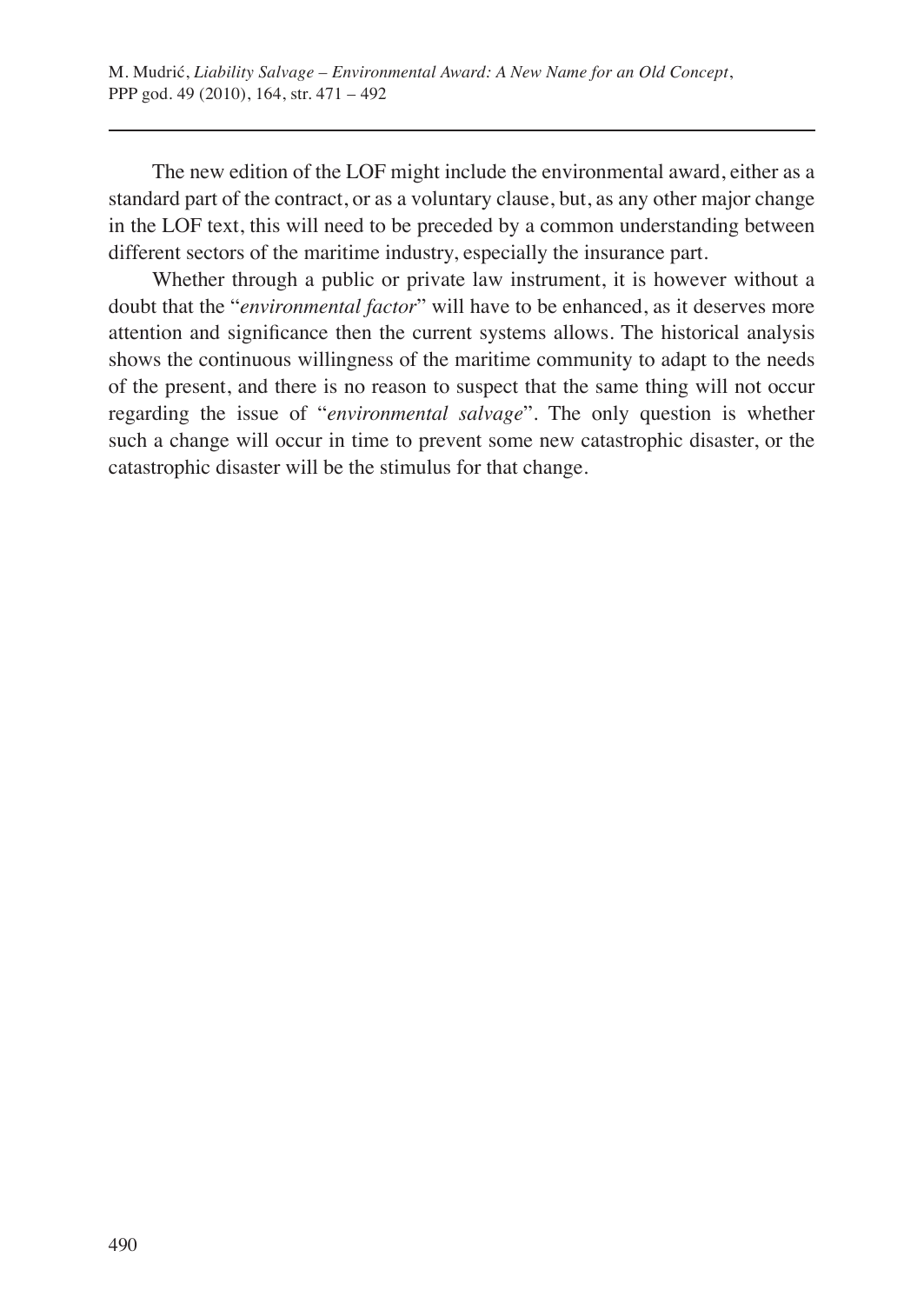## *Sažetak:*

# *SPAŠAVANJE ODGOVORNOSTI – EKOLOŠKA NAGRADA: NOVI NAZIV ZA STARI KONCEPT*

*Princip "no-cure no-pay" dugo je vremena sprječavao dodjeljivanje nagrade za spašavanje u slučaju izostanka spašene imovine. No praksa je pokazala kako slijepo pridržavanje tog principa može ugroziti zaštitu morskog okoliša u slučajevima kada prijeti potonuće tankera i velikih brodova, te izlijevanje nafte kao tereta ili pogonskog goriva u more. Profesionalni spašavatlji na moru nisu bili spremni izlagati se troškovima i rizicima spašavanja ukoliko je prijetila realna opasnost potonuća broda s malom šansom spašavanja imovine. Nakon nekoliko velikih tankerskih katastrofa, pomorska industrija i zajednica reagirale su na ovaj problem, te najprije kroz Lloydov standardni obrazac ugovora za spašavanje, zatim putem Međunarodne konvencije o spašavanju iz 1989., te naposljetku uz mogućnost ugovaranja posebne klauzule o Posebnoj naknadi P&I klubova, omogućile su spašavateljima posebnu naknadu troškova spašavanja u slučajevima kada nije moguće potraživati standardnu nagradu za spašavanje. Istovremeno, pozicija spašavatelja dodatno je zaštićena putem Londonske konvencije o ograničenju odgovornosti iz 1979. s Protokolom iz 1996., gdje se nudi posebna mogućnost ograničenja odgovornosti spašavateljskih brodica. Konvencija o građanskoj odgovornosti za štetu od onečišćenja naftom iz 1969. s Protokolom iz 1992. potpuno isključuje odgovornost spašavatelja. Takva odluka rezultat je političke volje zemalja članica te Konvencije, kako bi se dodatno potaknulo spašavatelje na što bolji učinak kod akcija spašavanja gdje potencijalno prijeti velika ekološka šteta. Takva odredba međutim nedostaje u Konvenciji o građanskoj odgovornosti za štetu od onečišćenja naftom iz brodskih spremnika za gorivo iz 2001. godine. Slična je situacija i s Europskom direktivom o onečišćenju s brodova iz 2005., gdje se također ne ističe nikakav zaštićeni status spašavatelja. Međunarodna udruga spašavatelja oštro je reagirala na posljednje dvije navedene regulative, te zaprijetila prestankom spašavanja u vodama pod nadležnošću zemalja članica navedene Konvencije, odnosno Europske Unije, koje prethodno u svom nacionalnom zakonodavstvu ne usvoje posebne norme kojima se isključuje odgovornost spašavatelja unutar polja primjene tih regulativa. U međuvremenu, Međunarodni pomorski odbor, na prijedlog Međunarodne udruge spašavatelja,*